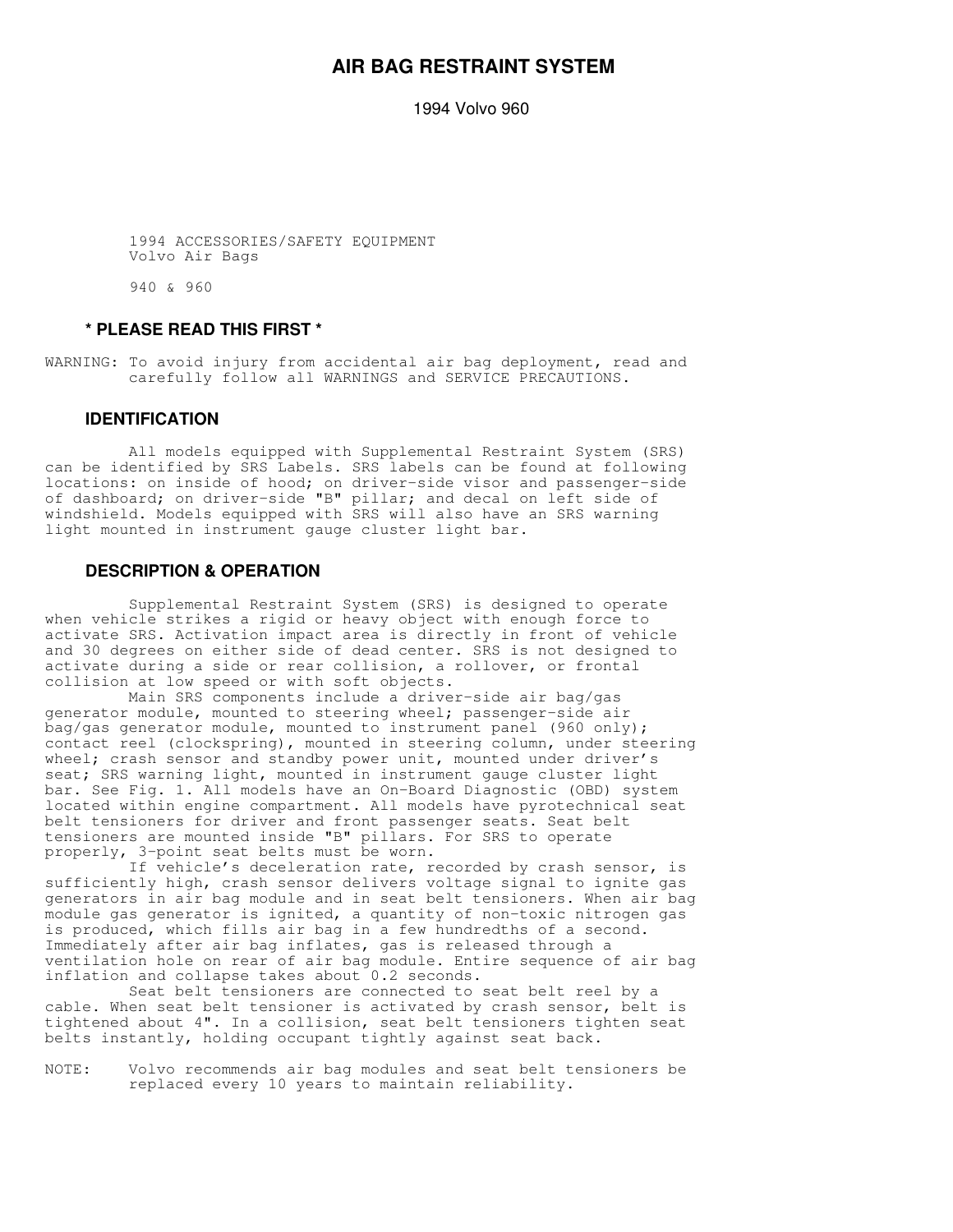

Fig. 1: Locating SRS Components Courtesy of Volvo Cars of North America.

# AIR BAG MODULE

 Each air bag module consists of an inflatable air bag and inflator unit. Gas generator and ignitor make up the inflator unit, which is mounted to rear of air bag module. A 2-pin electrical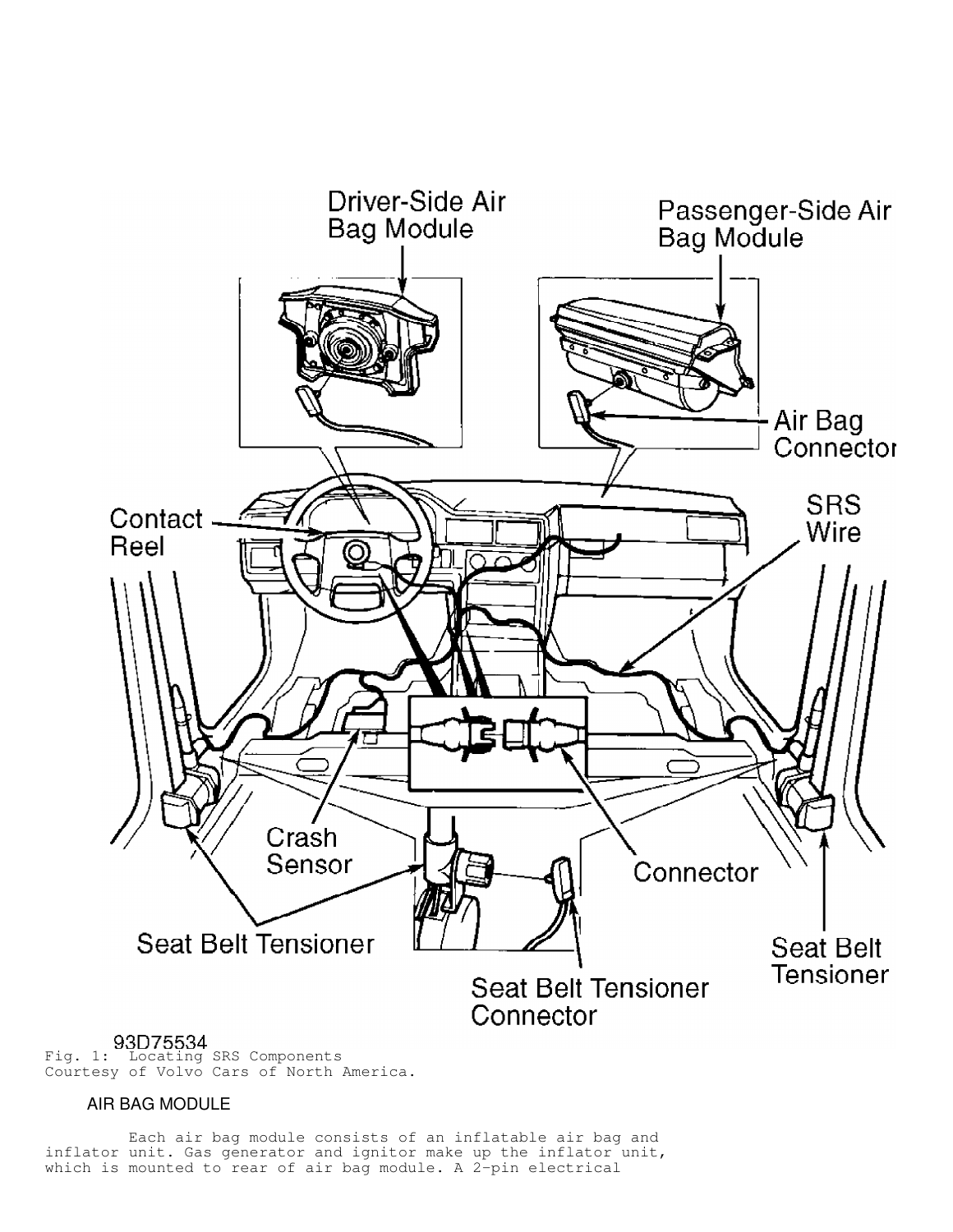connector with gold-plated terminals is mounted to inflator unit. If 2-pin connector is disconnected for any reason, a safety shorting spring inside 2-pin connector spreads open, touching both terminals. This prevents accidental air bag deployment by static electricity or careless handling.

# CONTACT REEL (CLOCKSPRING)

 Contact reel is a spirally wound wire coil (not a slip ring) mounted to steering column. This single-wire type contact reel design ensures the most reliable contact possible between air bag module assembly and crash sensor.

#### CRASH SENSOR

 Crash sensor measures and records deceleration/collision force of vehicle to determine if air bag deployment is necessary. Crash sensor also functions as a diagnostic monitor, which continuously monitors SRS operation and records any faults in SRS. Crash sensor incorporates a piezoelectric sensor (to detect deceleration/collision force), microprocessors (to evaluate collision signal and control SRS deployment), a memory (to retain information for fault tracing if power supply fails) and a standby power unit (if battery power supply is lost).

 Electrical sensor records combination of "G" force and change in speed (deceleration). Both high "G" force and prolonged deceleration are required to activate SRS. Consequently crash sensor cannot be activated by a hammer blow or other similar influence, which produces a high "G" force for a short time.

 To ensure correct operation of crash sensor, crash sensor must be properly secured to floor and securely grounded. Crash sensor is grounded by a short Black wire connected to one of crash sensor's mounting screws. SRS is monitored continuously by microprocessors in the crash sensor, regardless of ignition switch position or engine operation. Crash sensor will illuminate instrument gauge cluster SRS warning light until a fault is corrected and crash sensor memory is cleared.

 Crash sensor incorporates a standby power unit if normal power source (battery voltage) is interrupted. Standby power unit stores enough energy to deploy SRS within 100 milliseconds of battery power loss during a collision.

# ON-BOARD DIAGNOSTIC UNIT

 On-Board Diagnostic (OBD) unit, located within engine compartment, is a 2-part, interconnected unit with an "A" side and a "B" side. OBD unit is used to store fault codes, display fault codes and monitor SRS continuously by self-diagnostics. Fault codes are stored in crash sensor and displayed through OBD unit and/or SRS light on side "A" of OBD unit. See SELF-DIAGNOSTIC SYSTEM under DIAGNOSIS & TESTING.

 OBD unit is positioned on left front of engine compartment and is controlled by crash sensor located under driver seat.

### ELECTRICAL SYSTEM

 SRS deployment harness connectors are Orange, except for passenger-side air bag module connector which is Violet. The SRS connectors between air bag module(s) and crash sensor have gold-plated terminals for maximum conductivity. These colored connectors contain a safety shorting spring in the male half of connector. When connectors are disconnected, safety shorting spring spreads open to touch both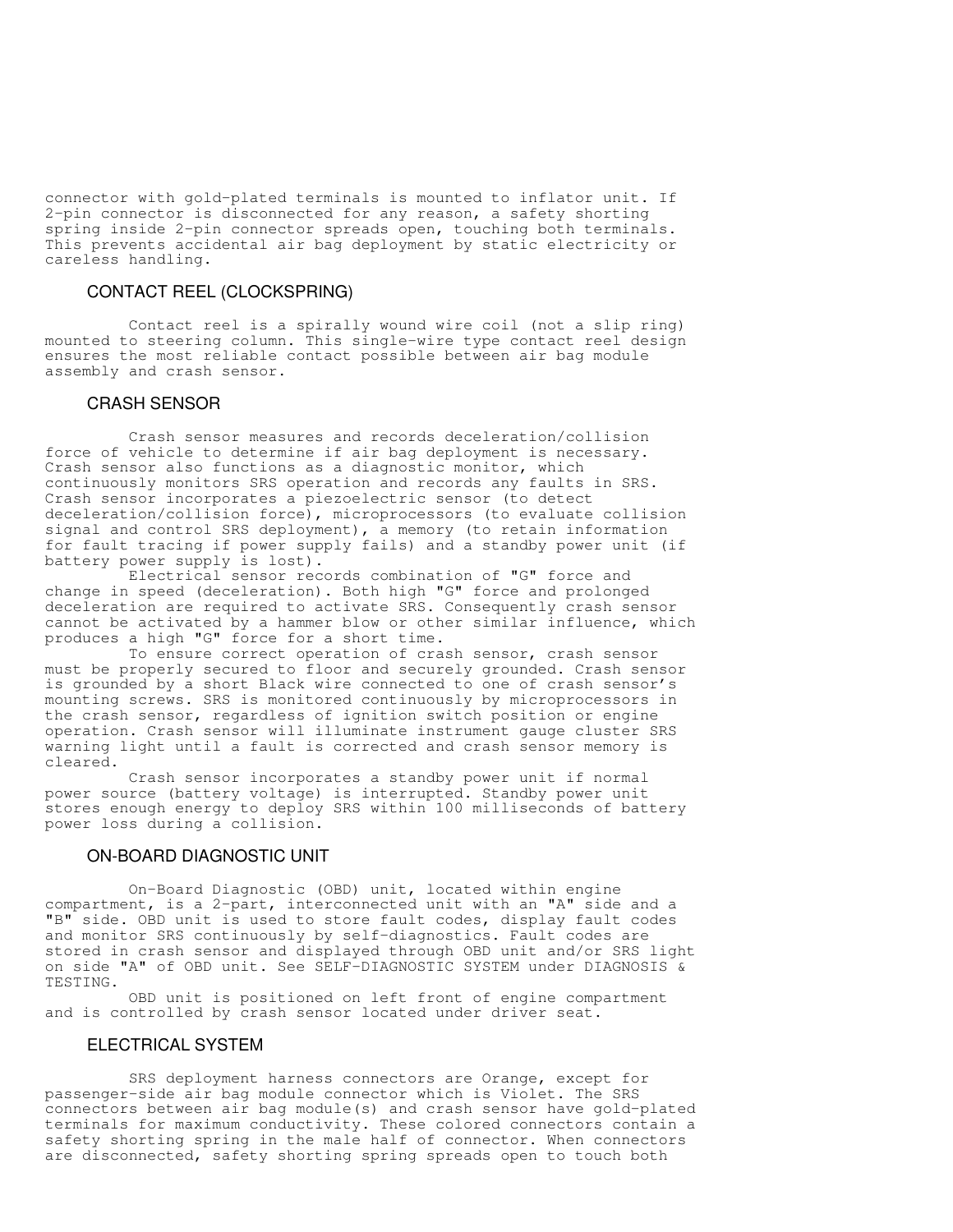terminals, preventing accidental deployment of air bag by static electricity or careless handling.

#### SRS WARNING LIGHT

 When ignition switch is turned to ON position, SRS warning light will glow. If SRS faults are not detected, SRS warning light will go out after about 10 seconds or immediately after engine is started. If SRS detects a fault, warning light will remain on until fault is corrected and memory is cleared. If warning light fails to glow, bulb is faulty and/or a short exists in wire to bulb.

# SEAT BELT TENSIONER

 All models are equipped with pyrotechnical seat belt tensioners for driver and front passenger seats. If vehicle's deceleration rate, recorded by crash sensor, is sufficiently high, crash sensor delivers voltage charges to activate gas generators in seat belt tensioners. If seat belt tensioner gas generator is activated by crash sensor, a quantity of non-toxic nitrogen gas is produced. This gas pressure displaces plunger mounted in tensioner tube and tightens seat belt by tensioning cable connected to seat belt reel. In a collision, seat belt tensioners tighten seat belts instantly, holding occupant tightly against seat back.

# **SYSTEM OPERATION CHECK**

 Turn ignition switch to ON position (engine not running). If no fault codes are present, SRS warning light will go out after 10 seconds. If SRS is malfunctioning, SRS fault code will be stored in crash sensor memory during the following conditions:

- \* SRS warning light does not glow.
- \* SRS warning light does not go out after 10 seconds.
- SRS warning light does not go out after engine is started.
- SRS warning light comes on while driving.

 If SRS warning light indicates a malfunction, enter selfdiagnostics and retrieve fault codes. See SELF-DIAGNOSTIC SYSTEM under DIAGNOSIS & TESTING.

Seat Belt Tensioner Inspection

 There are 2 methods of determining seat belt tensioner activation. Start by pulling seat belt out and releasing it. If belt normally extends easily to full length, tensioner has not been activated. If either belt sticks, jerks when reeling and unreeling or fails to reel, both belts must be replaced. If seat belt tensioner activation can not be determined, turn ignition switch to OFF position. Remove "B" post inner panel. Insert a steel rod into tensioner tube to establish position of plunger. If plunger position is near bottom of tensioner tube, seat belt tensioner has not deployed. If plunger position is near top of tensioner tube, seat belt tensioner has been activated and both belts must be replaced.

### **SERVICE PRECAUTIONS**

Observe these precautions when working with air bag systems:

- \* Always disable SRS before performing any air bag repairs. See DISABLING & ACTIVATING AIR BAG SYSTEM.
- Always ensure radio is off before disconnecting battery. This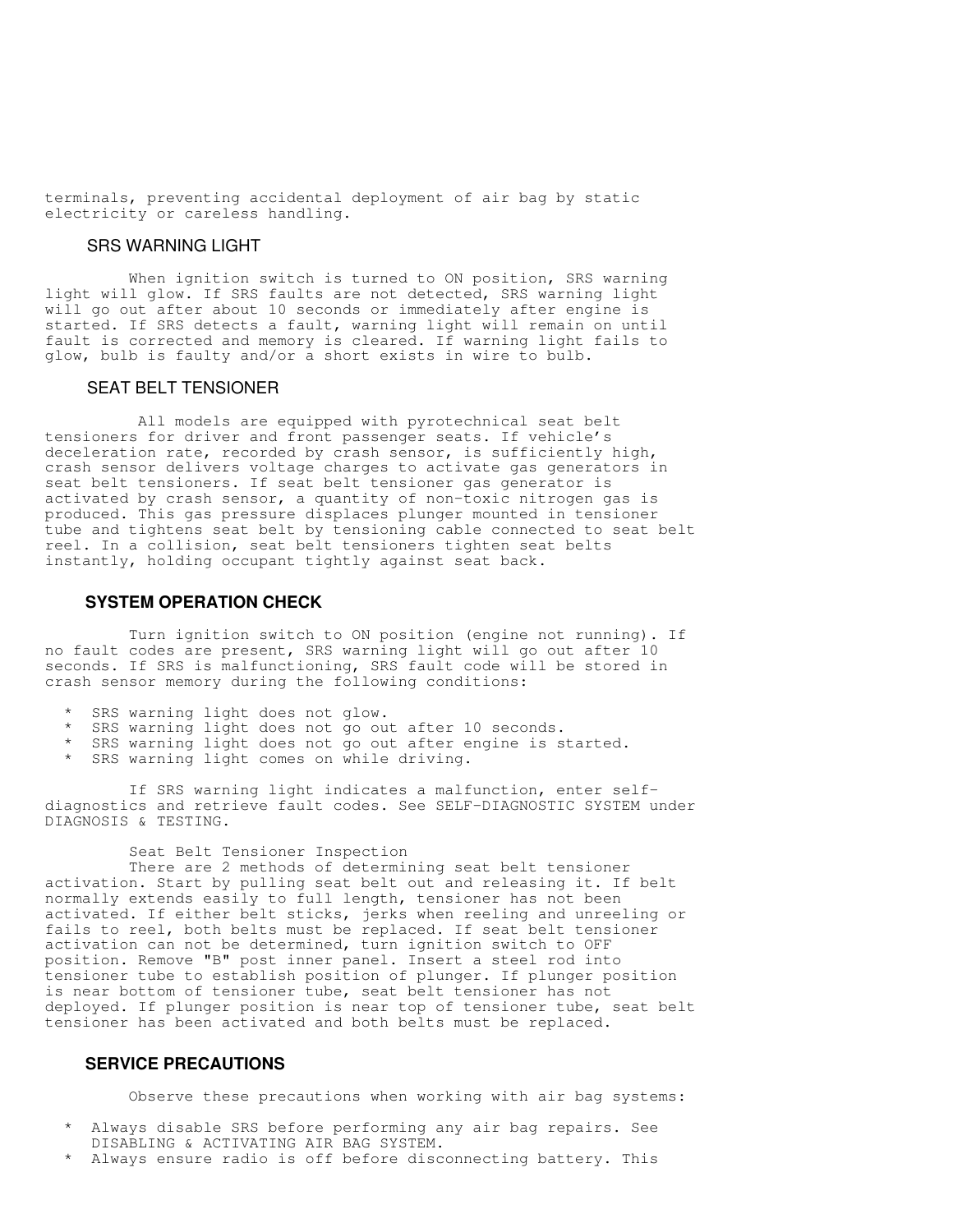will prevent damage to radio microprocessor.

- \* Always wear safety glasses and gloves when handling a deployed air bag module and/or seat belt tensioners. Air bag module and/or seat belt tensioners may contain sodium hydroxide deposits, which irritate skin.
	- \* Use caution when handling sensors. Never strike or jar sensors. All sensors and mounting bracket bolts must be tightened carefully to ensure proper sensor operation. See TORQUE SPECIFICATIONS.
	- Never apply power to SRS if any SRS crash sensor is not securely mounted to vehicle.
	- Never make any measurement directly on air bag module(s) or seat belt tensioners. A fault in these components is determined by a process of elimination using Special Test Resistor (998 8695).
	- \* To avoid accidental air bag deployment when trouble shooting SRS, DO NOT use self-powered electrical test equipment, such as battery-powered or AC-powered voltmeter, ohmmeter, etc. when air bag module(s) or seat belt tensioners are connected to SRS.
	- When called for during diagnostics, use a DVOM with ohmmeter ranges of 2000 ohms and 200,000 ohms with a one-percent error tolerance.
	- \* Wiring repairs should not be performed on any portion of SRS wiring harness.
	- \* Always handle air bag modules with trim cover away from your body. Always place air bag module on workbench with trim cover facing up, away from loose objects.

# **DISABLING & ACTIVATING AIR BAG SYSTEM**

WARNING: DO NOT disconnect crash sensor connector or standby power unit to disable system. This action could cause air bag to deploy.

Disabling System

 1) Before proceeding, see SERVICE PRECAUTIONS. Before performing any repairs, turn ignition switch to OFF position. Disconnect and shield negative battery cable.

 2) Locate and disconnect Orange air bag module and seat belt tensioner connectors and Violet passenger-side air bag module connector (960). DO NOT disconnect crash sensor connector or standby power unit to disable system. This action could cause air bag to deploy. See Fig. 1.

#### Activating System

 After repairs are performed, ensure all wiring and component connectors are connected. Turn ignition switch to ON position. Connect negative battery cable. Ensure vehicle is not occupied when connecting battery cable. Ensure system is functioning properly. See SYSTEM OPERATION CHECK.

# **DISPOSAL PROCEDURES**

WARNING: An undeployed air bag module or seat belt tensioner should never be disposed of without first being deployed. See SCRAPPED VEHICLE. If deployment is not possible, contact vehicle manufacturer for further instructions.

 Several situations may arise requiring some form of disposal action, including:

 \* Scrapping a vehicle containing a deployed air bag module(s) or seat belt tensioners.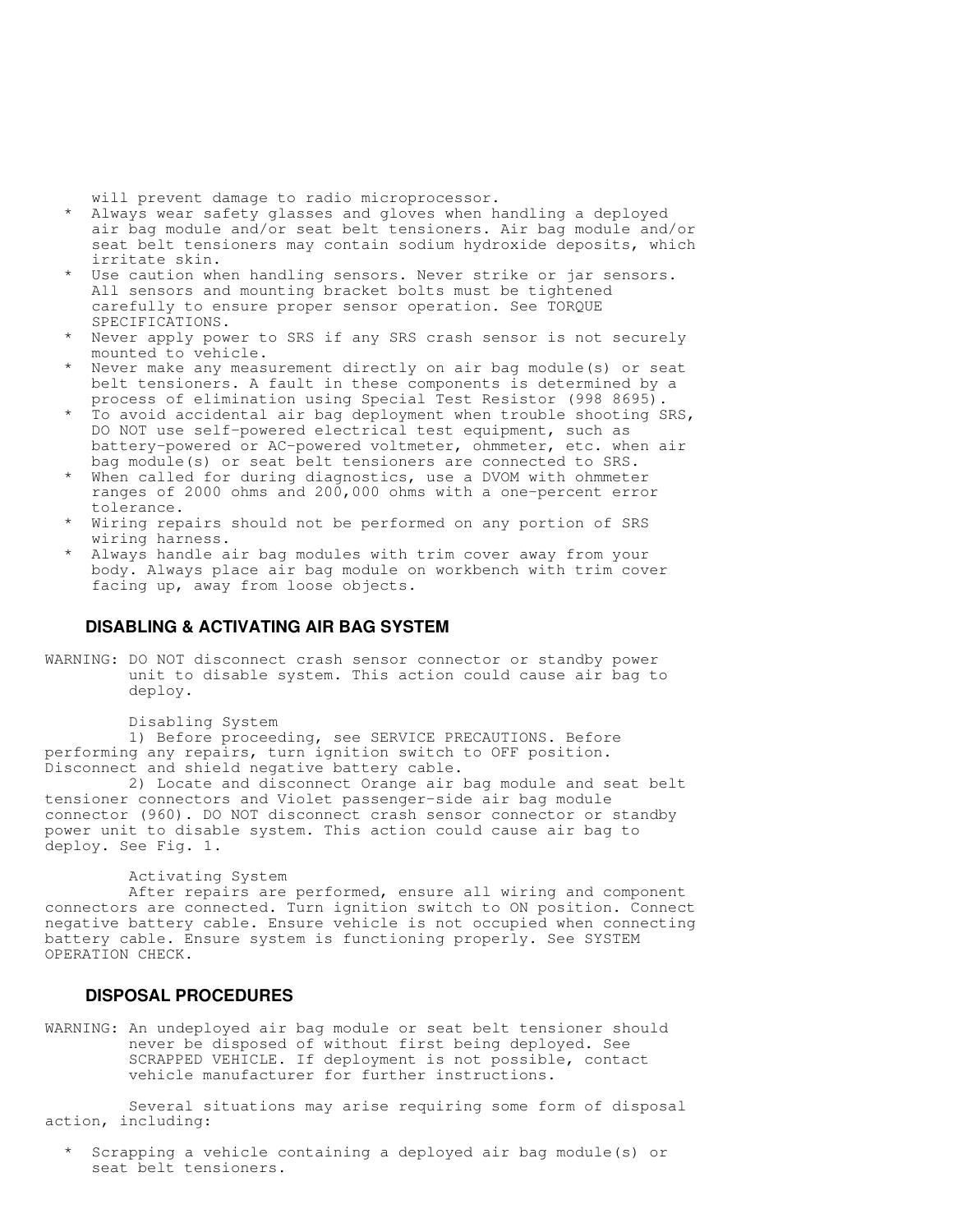- Scrapping a vehicle with undeployed air bag module(s) or seat belt tensioners.
- Disposal of undeployed, but electrically faulty air bag module(s) or seat belt tensioners.
- Disposal of a deployed air bag module or seat belt tensioner.

# DEPLOYED AIR BAG OR SEAT BELT TENSIONER

 Deployed air bag module or seat belt tensioner can be disposed of as any other part. Handle air bag module(s) and/or seat belt tensioners with gloves, and wear safety glasses.

#### SCRAPPED VEHICLE

WARNING: An undeployed air bag module and/or seat belt tensioner cannot be disposed of without first deploying air bag and/or seat belt tensioner. If this is not possible through procedures outlined below, contact vehicle manufacturer for further instructions. Perform remote deployment outdoors. To avoid personal injury when an air bag is deployed, keep all personnel at least 20 feet away. See SERVICE PRECAUTIONS.

#### Air Bag Module

 1) Move vehicle outdoors to a remote area, away from workshop and other personnel. Disconnect negative battery cable. Open all vehicle windows and doors. Ensure air bag module is secured to steering wheel or instrument panel (if equipped). Remove any loose articles from front seat, and ensure no occupants are inside vehicle.

 2) Disconnect driver-side air bag module Orange connector or passenger-side Violet connector. See Fig. 1. Using two 20-foot long wires, splice one end of each wire to air bag side of Orange connector Orange and Orange/White wires. On passenger-side, connect wires to Violet connector Violet and Violet/White wires (960). While at least 20 feet from vehicle, connect both wires to 12-volt power source to trigger air bag inflator. Air bag should deploy.

 3) If driver side air bag does not deploy, disconnect 20 foot wires from 12-volt power source. Remove air bag module from steering wheel. See AIR BAG MODULE under REMOVAL & INSTALLATION. Carefully cut off module connector bypassing contact reel. Splice both 20-foot wires to air bag module wires, and tape spliced connections.

 4) Reinstall air bag module to steering wheel. While at least 20 feet from vehicle, connect both wires to 12-volt power source to trigger air bag inflator. Air bag should deploy.

#### Seat Belt Tensioner

 1) Move vehicle outdoors to a remote area, away from workshop and other personnel. Disconnect negative battery cable. Open all vehicle windows and doors. Ensure seat belt tensioner is secured to "B" pillar. Remove any loose articles from front seat, and ensure no occupants are inside vehicle. Connect seat belt latch coupling to position shoulder harness across seat back.

 2) Locate and disconnect Orange connectors. See Fig. 1. Using 2 wires, each 20 feet long, splice one end of each wire to terminals of male end of Orange connector. While at least 20 feet from vehicle, connect both wire ends to 12-volt power source to trigger seat belt tensioner. Seat belt tensioner should deploy. Repeat procedure for other seat belt tensioner.

 3) Ensure seat belt tensioner has deployed. See SEAT BELT TENSIONER INSPECTION under SYSTEM OPERATION CHECK. If seat belt tensioner does not deploy, disconnect 20-foot wires from 12-volt power source. Remove seat belt tensioner trim cover from "B" pillar. See SEAT BELT TENSIONER under REMOVAL & INSTALLATION. See Fig. 6. Carefully remove connector from seat belt tensioner module. Strip back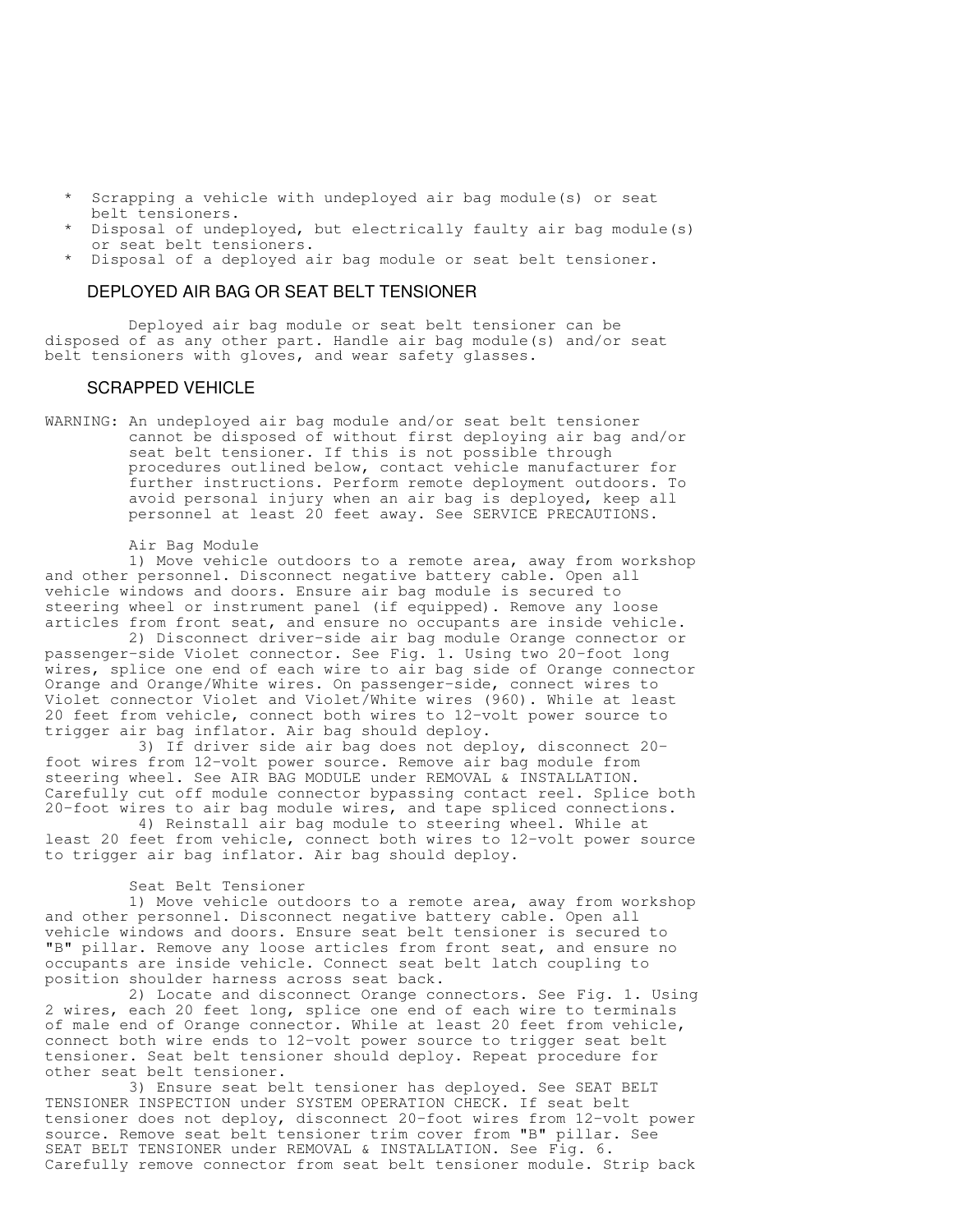about 1" of insulation of two wires from seat belt tensioner harness. Splice both 20-foot wire ends to seat belt tensioner wires, and tape spliced connections.

 4) While at least 20 feet from vehicle, connect both wires to 12-volt power source to trigger seat belt tensioner.

### **POST-COLLISION INSPECTION**

 After vehicle is involved in a collision and SRS did not deploy, perform a system operation check to ensure proper SRS operation. See SYSTEM OPERATION CHECK. Repair as necessary.

 Inspect following items and replace if damaged (even if deployment did not occur): knee bolster, instrument panel with air bag module frame, instrument panel frame, instrument panel speakers, steering wheel, sunroof, and windshield.

#### **REMOVAL & INSTALLATION**

WARNING: Failure to follow service precautions may result in air bag deployment and personal injury. See SERVICE PRECAUTIONS. After component replacement, always perform a system operation check to ensure proper SRS operation. See SYSTEM OPERATION CHECK.

#### AIR BAG MODULE

NOTE: Air bag module has a 10-digit identification number that must be used when ordering replacement module.

Removal & Installation (Driver-Side)

 1) Before proceeding, follow air bag service precautions. See SERVICE PRECAUTIONS. Disable air bag system. See DISABLING & ACTIVATING AIR BAG SYSTEM.

 2) Turn ignition switch to disengage steering column lock. Remove steering wheel tilt adjuster (if equipped), steering column lower cover panel and knee bolster assembly.

 3) Remove 2 Torx No. 30 screws from rear of steering wheel. See Fig. 2. Pull air bag module away from steering wheel just enough to disconnect wiring connector. Install Special Test Resistor (988 8695) in place of air bag module to prevent generation of fault codes.

 4) To install, reverse removal procedure. Tighten air bag module bolts to specification. See TORQUE SPECIFICATIONS TABLE at the end of this article. Turn ignition switch to ON position. Connect negative battery cable. Ensure system is functioning properly. See SYSTEM OPERATION CHECK.

 5) If an air bag module fault code exists after replacing air bag module, clear codes, and perform SYSTEM OPERATION CHECK again. If SRS warning light still indicates a malfunction, enter selfdiagnostics and retrieve fault codes. See SELF-DIAGNOSTIC SYSTEM under DIAGNOSIS & TESTING.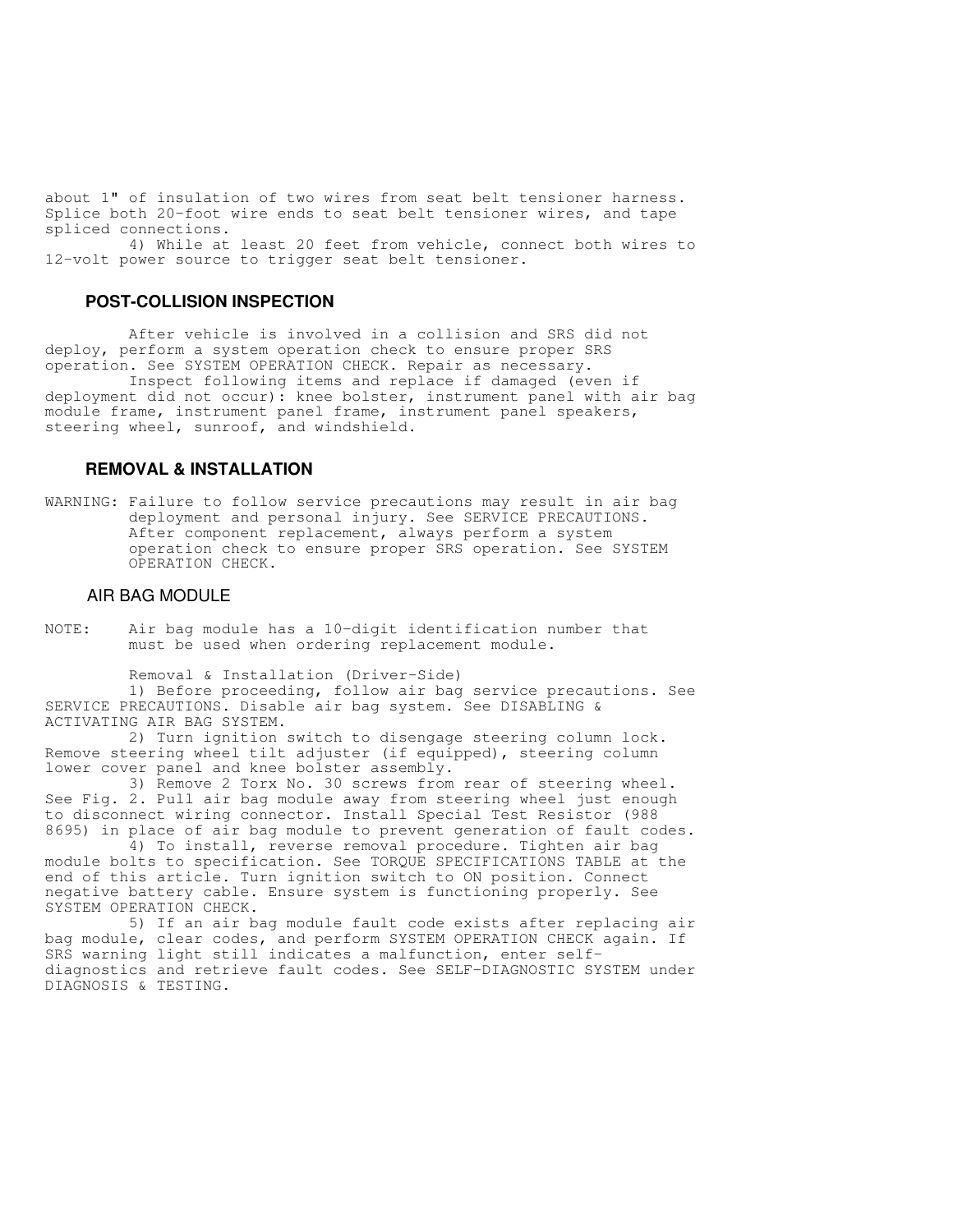

# 91l12961

Fig. 2: Removing SRS Air Bag Module Courtesy of Volvo Cars of North America

 Removal & Installation (Passenger-Side) 1) Before proceeding, follow air bag service precautions. See SERVICE PRECAUTIONS. Disable air bag system. See DISABLING & ACTIVATING AIR BAG SYSTEM.

 2) Remove driver-side soundproofing panel and center console. Disconnect Violet connector and cut cable tie. Disconnect glove box lid arms. Using a screwdriver between each arm and side of lid, pry out arms. Remove glove box screws and compartment. Remove 4 air bag module screws and disconnect air bag module connector.

 3) Remove side defroster outlet screw caps and screws. Pivot 4 vent nozzles downward and pull out. Remove both nozzles and air duct from right side. Remove loudspeaker grilles and loudspeakers. Disconnect loudspeakers connectors. Remove 11 instrument panel retaining screws and disengage cover panel from upper part of frame above center console.

 4) Using tamper-resistant Torx bit TX 20, remove 8 air bag module retaining Torx screws. Remove 6 special nuts using locking pliers and remove air bag module.

 5) Inspect for excessive foam under felt tape at positions No. "1" and "2". See Fig. 3. If there is excessive foam, remove tape, cut foam so there will not be a bump in instrument panel cover. Reinstall tape over foam. Tightly support air bag module with electrical wire in straps ensuring correct position of straps. See Fig. 3. Incorrect position of straps will not allow instrument panel cover to lay smoothly.

6) Keeping support wire stretched tightly, put air bag module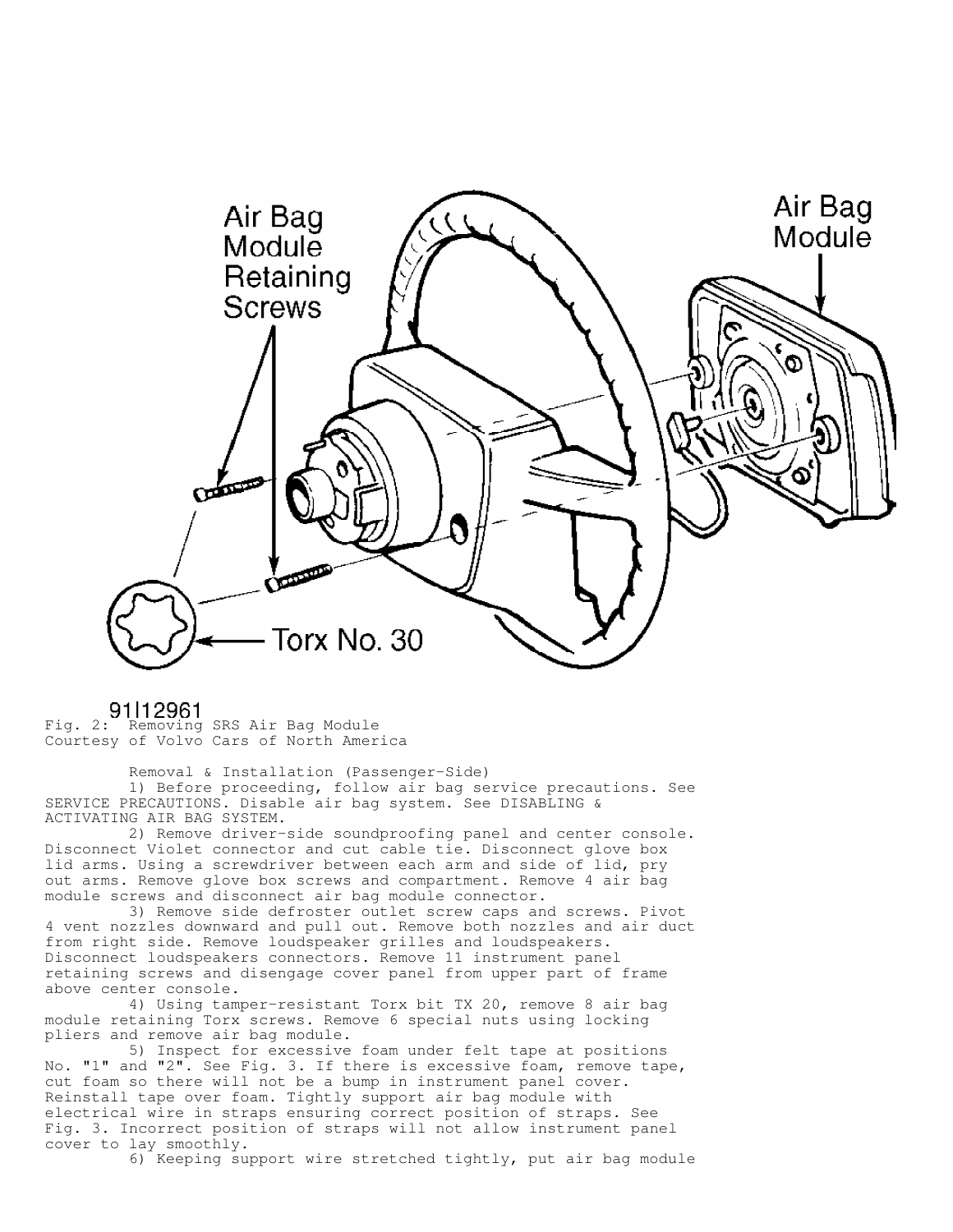into position. Install Torx screws into positions No. "1" and "2" to secure air bag in place and remove wire. See Fig. 4. Without tightening, install remaining Torx screws and special nuts. Positions No. 1-8 are Torx screws and positions 9-14 are special nuts. Install a support under air bag lid to ensure instrument panel cover and air bag lid are level. Tighten Torx screws and nuts in numbered sequence. See Fig. 4. See TORQUE SPECIFICATIONS TABLE at the end of this article. To complete installation, reverse removal procedures.

 7) Turn ignition switch to ON position. Connect negative battery cable. Ensure system is functioning properly. See SYSTEM OPERATION CHECK. If an air bag module fault code exists after replacing air bag module, clear codes, and perform SYSTEM OPERATION CHECK again. If SRS warning light still indicates a malfunction, enter self-diagnostics and retrieve fault codes. See SELF-DIAGNOSTIC SYSTEM under DIAGNOSIS & TESTING.



93E75535<br>Fig. 3: Installing Passenger-Side Air Bag Module Courtesy of Volvo Cars of North America.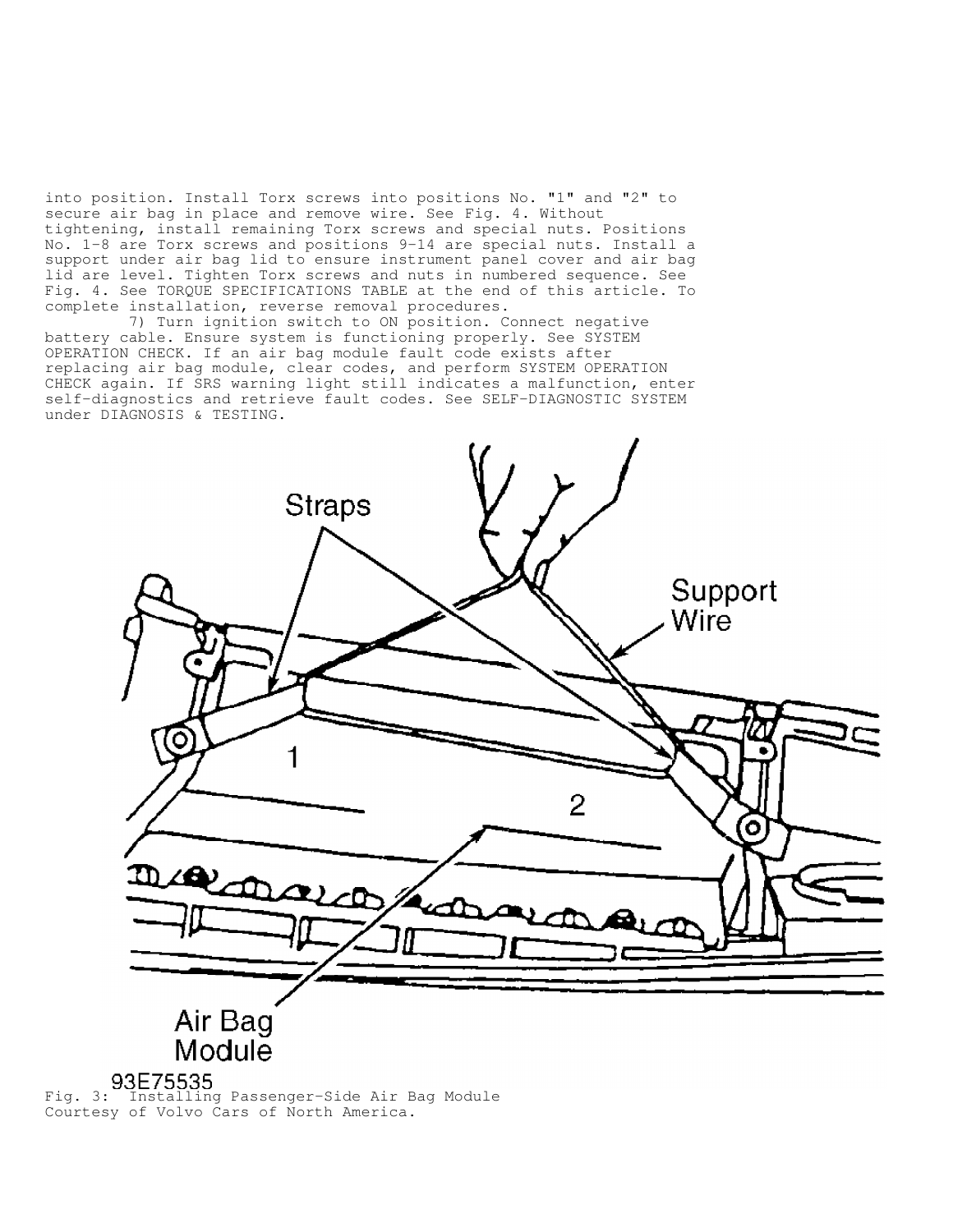

Fig. 4: Passenger-Side Air Bag Module Tightening Sequence Courtesy of Volvo Cars of North America.

#### CRASH SENSOR & STANDBY POWER UNIT

- WARNING: DO NOT touch sensor terminal pins, which may carry an electrostatic charge.
- NOTE: Crash sensor has an 8-digit identification number that must be used when ordering replacement sensor.

#### Removal

 1) Before proceeding, follow air bag service precautions. See SERVICE PRECAUTIONS. Disable system. See DISABLING & ACTIVATING AIR BAG SYSTEM.

 2) Crash sensor is located under driver's seat in same bracket with standby power unit. See Fig. 6. Unbolt driver's seat guide rails from floor. Disconnect seat controls and tilt seat rearward. Lift carpet, remove crash sensor unit and disconnect connector.

#### Installation

 1) To install, reverse removal procedure. Install crash sensor using original bolts. Because ground terminal is secured by one mounting bolt, ensure ground terminal is not damaged when tightening bolts. Tighten all bolts to specification. See TORQUE SPECIFICATIONS TABLE at the end of this article. Ensure all SRS connectors are connected.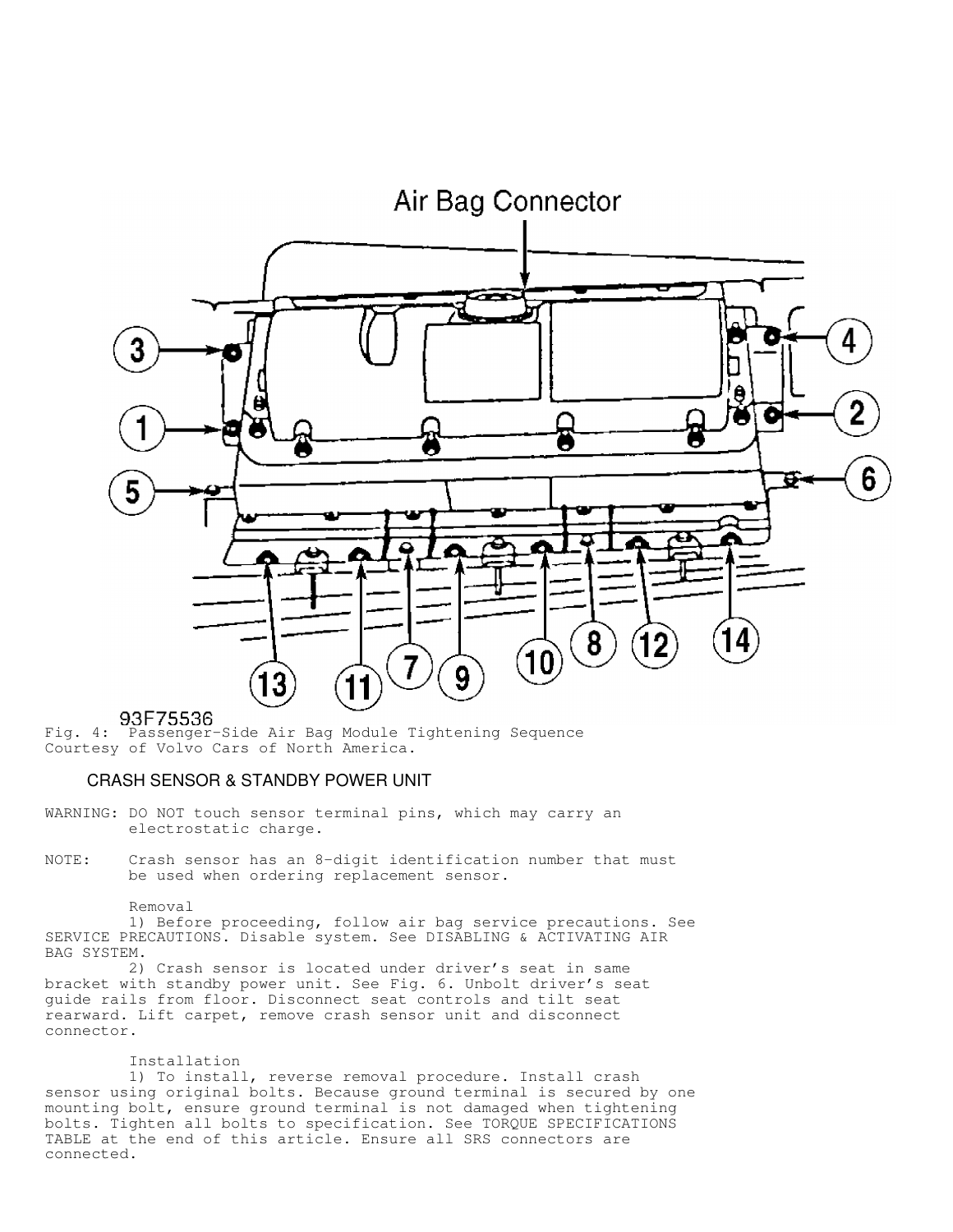2) Turn ignition switch to ON position and connect negative battery cable. Check SRS warning light to ensure system is functioning properly. See SYSTEM OPERATION CHECK. If fault code exists after replacing crash sensor, clear codes, and perform SYSTEM OPERATION CHECK again. If SRS warning light still indicates a malfunction, enter self-diagnostics and retrieve fault codes. See SELF-DIAGNOSTIC SYSTEM under DIAGNOSIS & TESTING.



Fig. 5: Locating Crash Sensor & Standby Power Unit Courtesy of Volvo Cars of North America.

# SEAT BELT TENSIONER

NOTE: If air bag deployed, replace both seat belt tensioners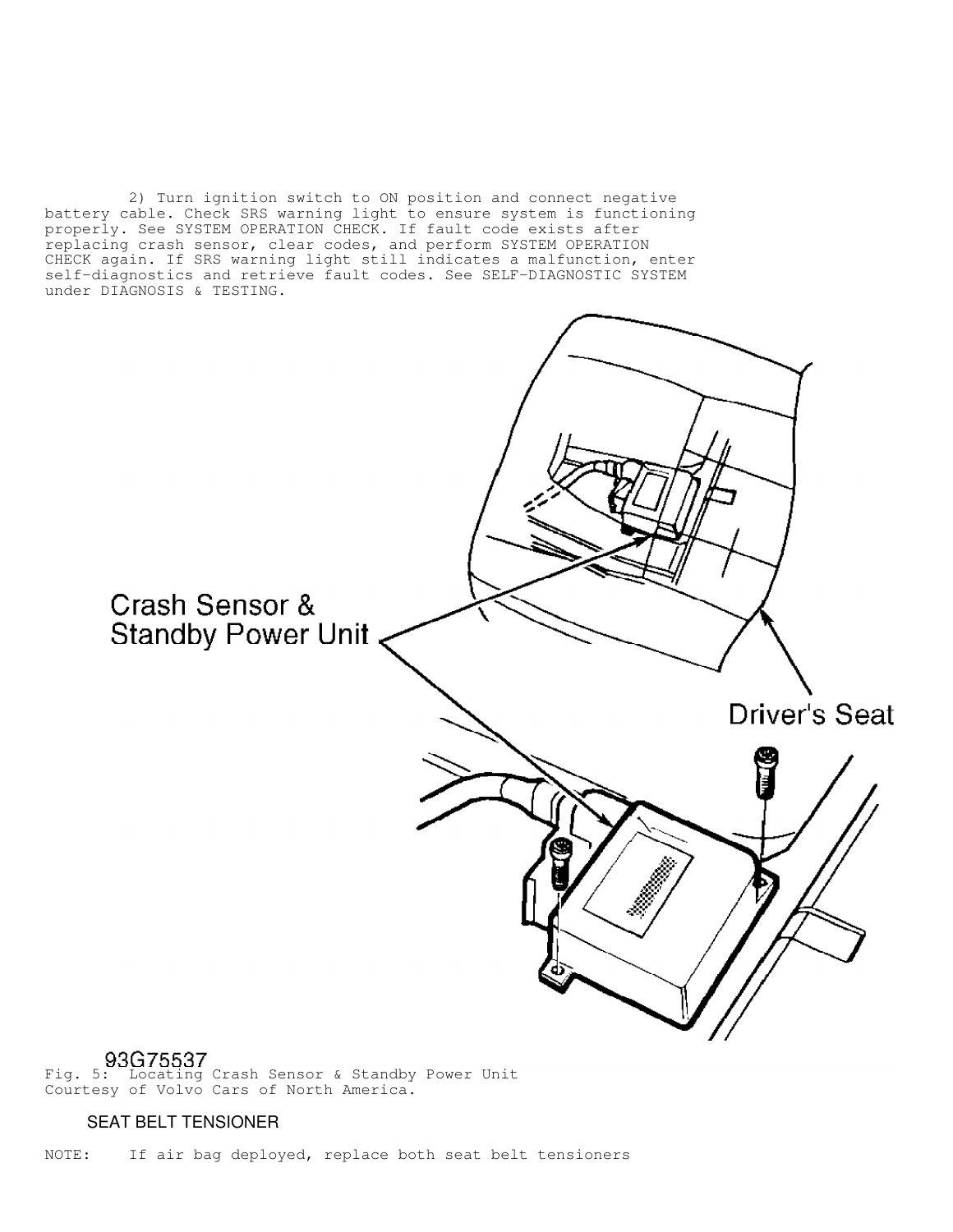(including belts) since seat belt tensioners are ignited at same time as air bag.

Removal

 1) Before proceeding, follow air bag service precautions. See SERVICE PRECAUTIONS. Disable system. See DISABLING & ACTIVATING AIR BAG SYSTEM.

 2) Push front seat as far forward as possible. Remove "B" post inner panel. Remove door sill molding and seat side pocket. Remove seat belt tensioner bolts and plunger tube Torx screw from "B" post. Disconnect tensioner connector. See Fig. 6.

Installation

 1) To install, reverse removal procedure. Ensure SRS wire is positioned so not to become pinched or cut. Tighten all bolts to specification. See TORQUE SPECIFICATIONS TABLE at the end of this article. Ensure all SRS connectors are connected.

 2) Activate system. Check SRS warning light to ensure system is functioning properly. See SYSTEM OPERATION CHECK. If fault code exists after replacing new seat belt reel assembly, clear codes, and perform SYSTEM OPERATION CHECK again. If SRS warning light still indicates a malfunction, enter self-diagnostics and retrieve fault codes. See SELF-DIAGNOSTIC SYSTEM under DIAGNOSIS & TESTING.



Courtesy of Volvo Cars of North America.

STEERING WHEEL & CONTACT REEL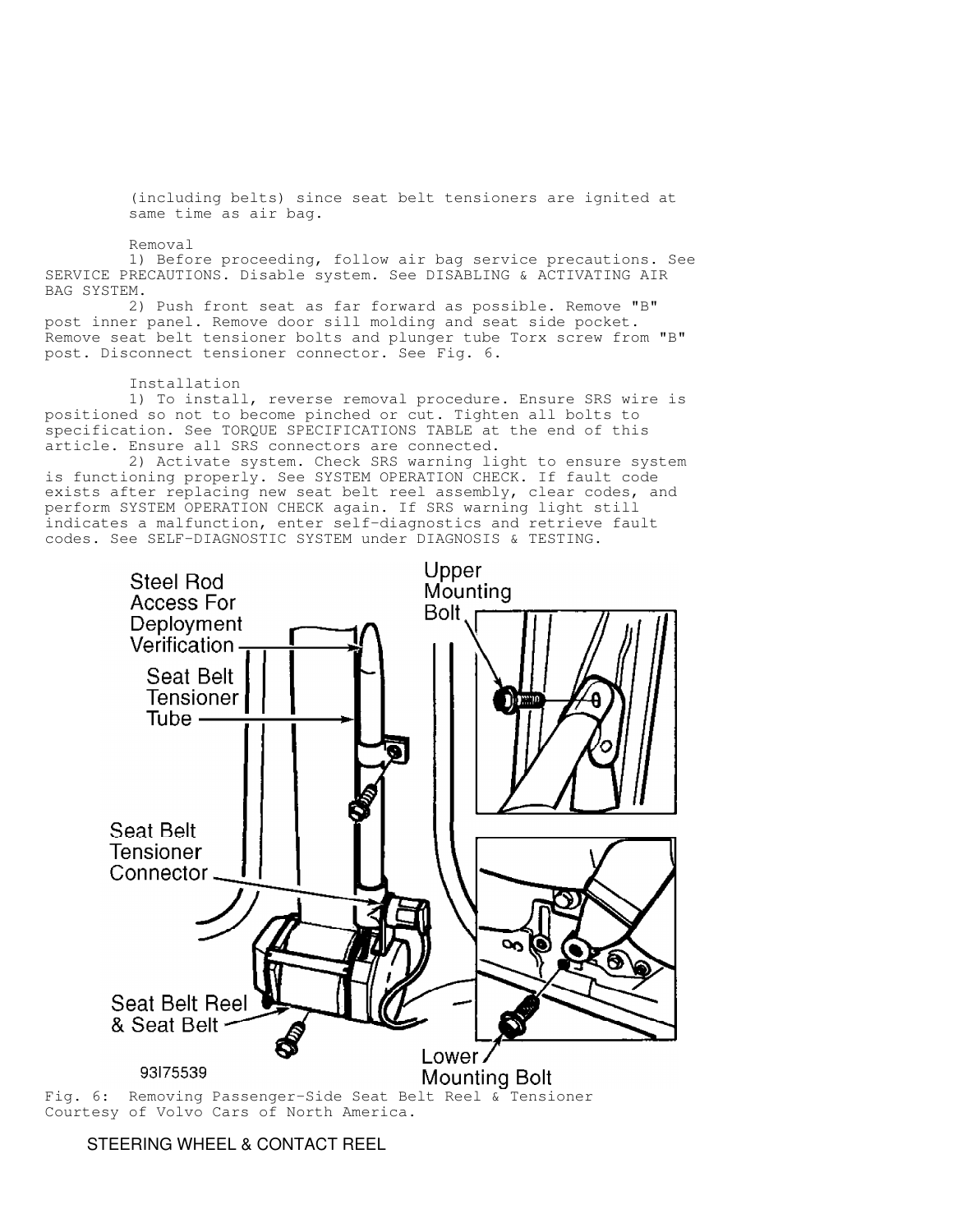NOTE: If air bag deployed during a collision, contact reel and steering wheel must be replaced.

Removal

 1) Before proceeding, follow air bag service precautions. See SERVICE PRECAUTIONS. Disable system. See DISABLING & ACTIVATING AIR BAG SYSTEM.

 2) Place front wheels in straight-ahead position. Mark steering wheel-to-column location for reinstallation reference. Remove air bag module. See AIR BAG MODULE.

 3) Remove steering wheel hub retaining bolt. Remove locking screw at end of plastic warning label from steering wheel, leaving screw attached to plastic warning label. See Fig. 7. Install locking screw into contact reel and tighten. Carefully pull steering wheel from column, allowing wiring and plastic warning label to pass through hole in steering wheel.



Fig. 7: Removing Steering Wheel Courtesy of Volvo Cars of North America.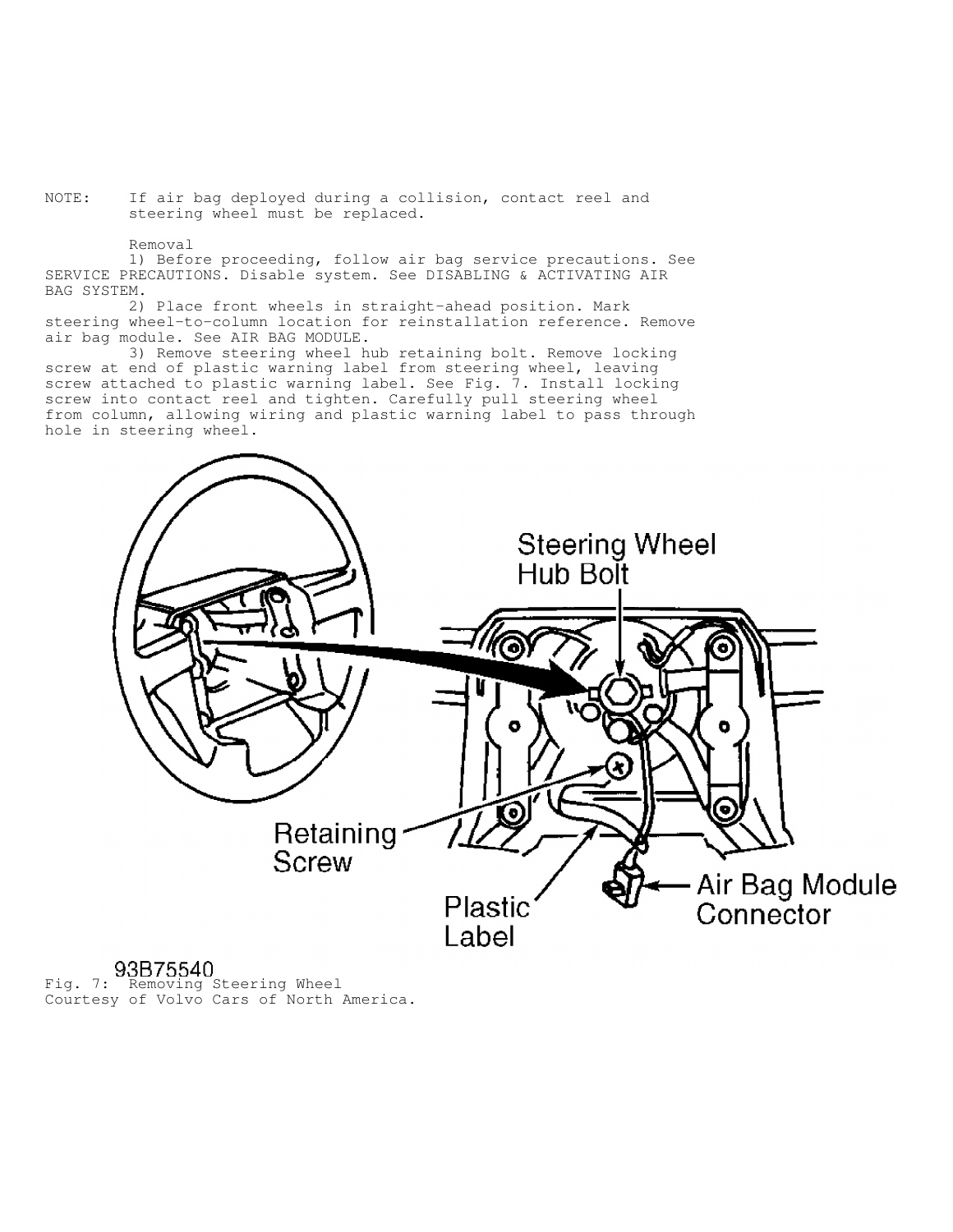

Fig. 8: Removing Contact Reel Courtesy of Volvo Cars of North America.

 4) Remove steering column upper and lower covers. See Fig. 8. Locate and disconnect contact reel wiring harness connector from behind instrument gauge cluster. See Fig. 1. Disconnect horn connector at rear of contact reel. Remove contact reel retaining screws. Pull contact reel off steering shaft using care to guide wiring up through steering column.

Installation

 1) Position new contact reel onto steering shaft. Connect contact reel and horn connectors. Install retaining screws. Install turn signal and wiper switches. Install column covers.

 2) Contact reel must be adjusted before completing installation. See CONTACT REEL CENTERING under ADJUSTMENTS to complete installation procedures.

## **ADJUSTMENTS**

# CONTACT REEL CENTERING

 1) Before performing contact reel centering procedures, ensure contact reel is properly installed and steering wheel is removed. If installing new contact reel, remove shipping lock screw (with plastic label attached) from pin hole. See Fig. 8. Ensure that front wheels are pointed straight ahead.

 2) Loosen locking screw to permit contact reel to turn freely. Turn contact reel clockwise to stop, then back counterclockwise about 3 turns until pin hole is at one o'clock position. Lock contact reel in proper position with lock screw that is connected to plastic warning label. See Fig. 8.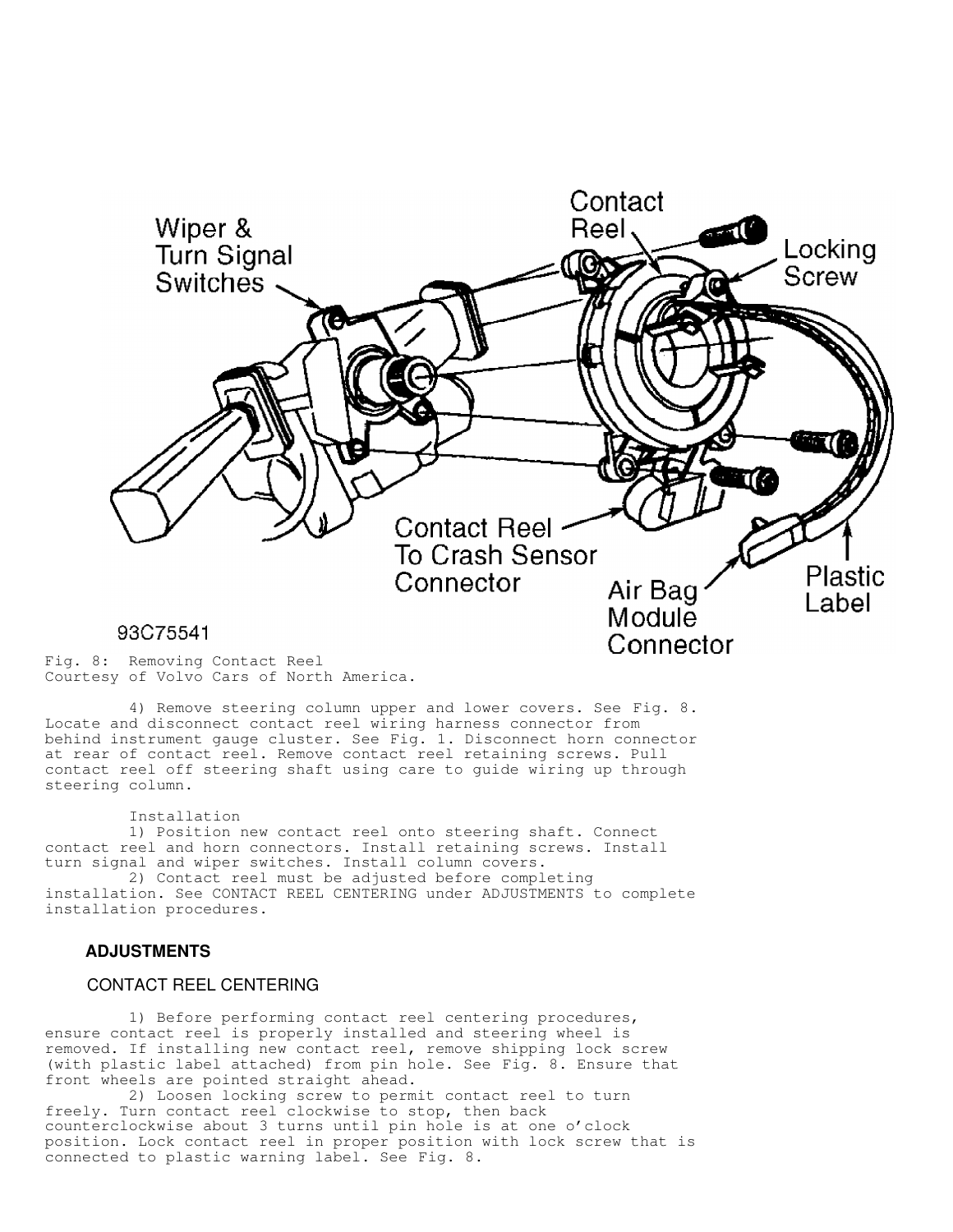3) To install steering wheel, carefully pull contact reel wiring with plastic warning label through hole in steering wheel. Position steering wheel so contact reel pin aligns with proper alignment hole in steering wheel. Install steering wheel hub bolt finger tight to ensure steering wheel does not come off shaft when removing contact reel lock screw.

 4) Remove lock screw, with plastic label attached, from contact reel pin. Install lock screw, with plastic warning label attached, into retaining screw hole in steering wheel. See Fig. 8. Tighten steering wheel hub retaining bolt to specification. See TORQUE SPECIFICATIONS TABLE at the end of this article.

 5) To check contact reel wiring circuit, connect SRS Special Test Resistor (998 8695) to air bag module wiring connector in place of air bag module. See Fig. 9. Activate system.

 6) Turn ignition switch to ON position and ensure SRS warning light goes out after 10 seconds. If warning light does not go out, a fault code is set. See SELF-DIAGNOSTIC SYSTEM under DIAGNOSIS & TESTING.

 7) If SRS warning light goes out after about 10 seconds, turn ignition switch off. Disconnect negative battery cable. Remove Special Test Resistor (998 8695) from air bag module connector. Position air bag module to steering wheel, and install module wiring connector.

 8) Ensure module wiring connector clicks into position. Install air bag module Torx screws to rear of steering wheel, and tighten to specification. See TORQUE SPECIFICATIONS TABLE at the end of this article. Install steering column undercover and steering wheel adjuster (if equipped). Connect negative battery cable. Perform SYSTEM OPERATION CHECK.



Bag Module Connector Courtesy of Volvo Cars of North America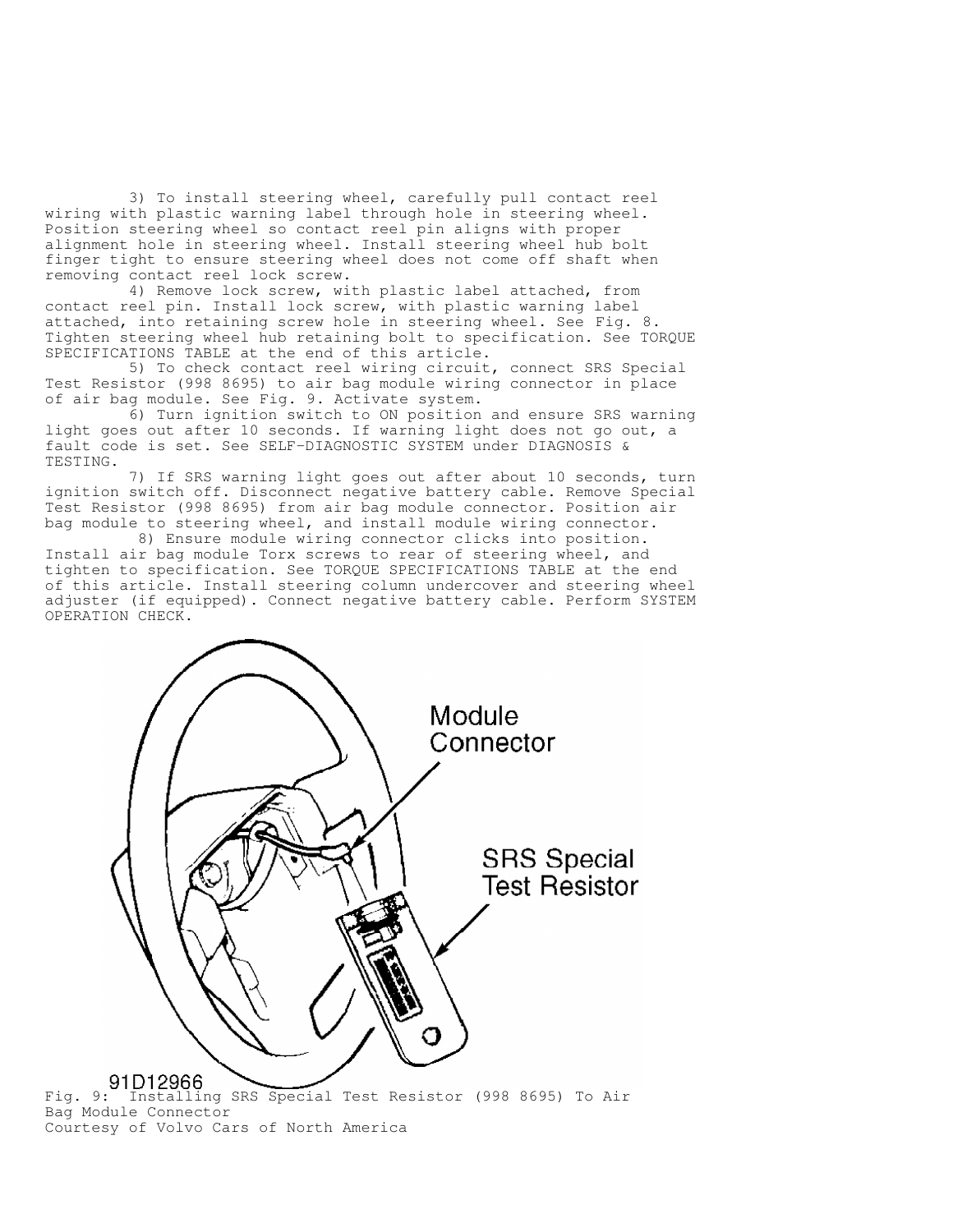# **WIRE REPAIR**

 DO NOT attempt to repair SRS wiring or harness connectors. If SRS wiring or harness connectors are faulty, replace faulty wiring harness.

# **DIAGNOSIS & TESTING**

- WARNING: Failure to follow SERVICE PRECAUTIONS may result in air bag deployment and personal injury. See SERVICE PRECAUTIONS.
- NOTE: After component replacement, ensure proper system operation. Perform SYSTEM OPERATION CHECK. DO NOT use ohmmeter or other self-powered meter to test resistance of air bag inflator/module or seat belt tensioner. Use Special Test Resistor (998 8695) in place of air bag module(s) or seat belt tensioner when testing resistance of any SRS circuit. Special Test Resister (998 8695) specified resistance is 1.8-2.5 ohms, which is same as components it replaces. Test resistor can be "deployed" if deployment voltage is applied to it while connected to SRS. Ensure test resistor resistance is as specified after each use. If resistance is not as specified, replace test resistor.

#### SELF-DIAGNOSTIC SYSTEM

 On-Board Diagnostic (OBD) unit performs 2 tests, a start-up test and a cyclical test. During start-up test, microprocessors perform complete system diagnose. A fault will not be recorded until start-up test has been repeated one or 2 more times. Cyclical test is performed 4 times per second. A fault must be detected during 2 successive measurements before a fault will be stored. After fault has been detected for 10 seconds, it will be stored and SRS warning light will be turned on. When a fault(s) is detected, SRS warning light will remain on until fault(s) is corrected and faults are cleared from OBD.

 A detected fault can occur internally within air bag module, seat belt tensioner, crash sensor or SRS wiring harnesses. A stored fault or faults will be displayed by a series of flashes from SRS warning light and/or LED light on section "A" of OBD unit located in engine compartment.

 Flash codes consist of 3 digits or series of flashes. For example code 2-2-1 would be 2 flashes plus 2 flashes plus one flash. Only first 5 fault codes detected will be stored. These fault codes are stored in a non-volatile memory that will retain stored codes even if battery voltage is lost.

NOTE: If SRS warning light does not come on, go to SRS WARNING LIGHT PROBLEMS.

#### Retrieving Codes

 1) Turn ignition switch to OFF position. Locate On-Board Diagnostic (OBD) unit in engine compartment (left side). See Fig. 1. 2) Connect OBD test lead from side "A" to socket No. B5 in

side "B". See Fig. 10. Turn ignition switch to ON position and depress test button on side "A" once. Keep button depressed 0.5-3.0 seconds. LED will display first fault code. Continue depressing test button until all fault codes have been displayed and recorded. There must be at least 1.7 seconds between each flash code displayed.

 3) After recording all fault codes, turn ignition off. Turning ignition off will not clear codes. For fault code descriptions, See SRS FAULT CODES table.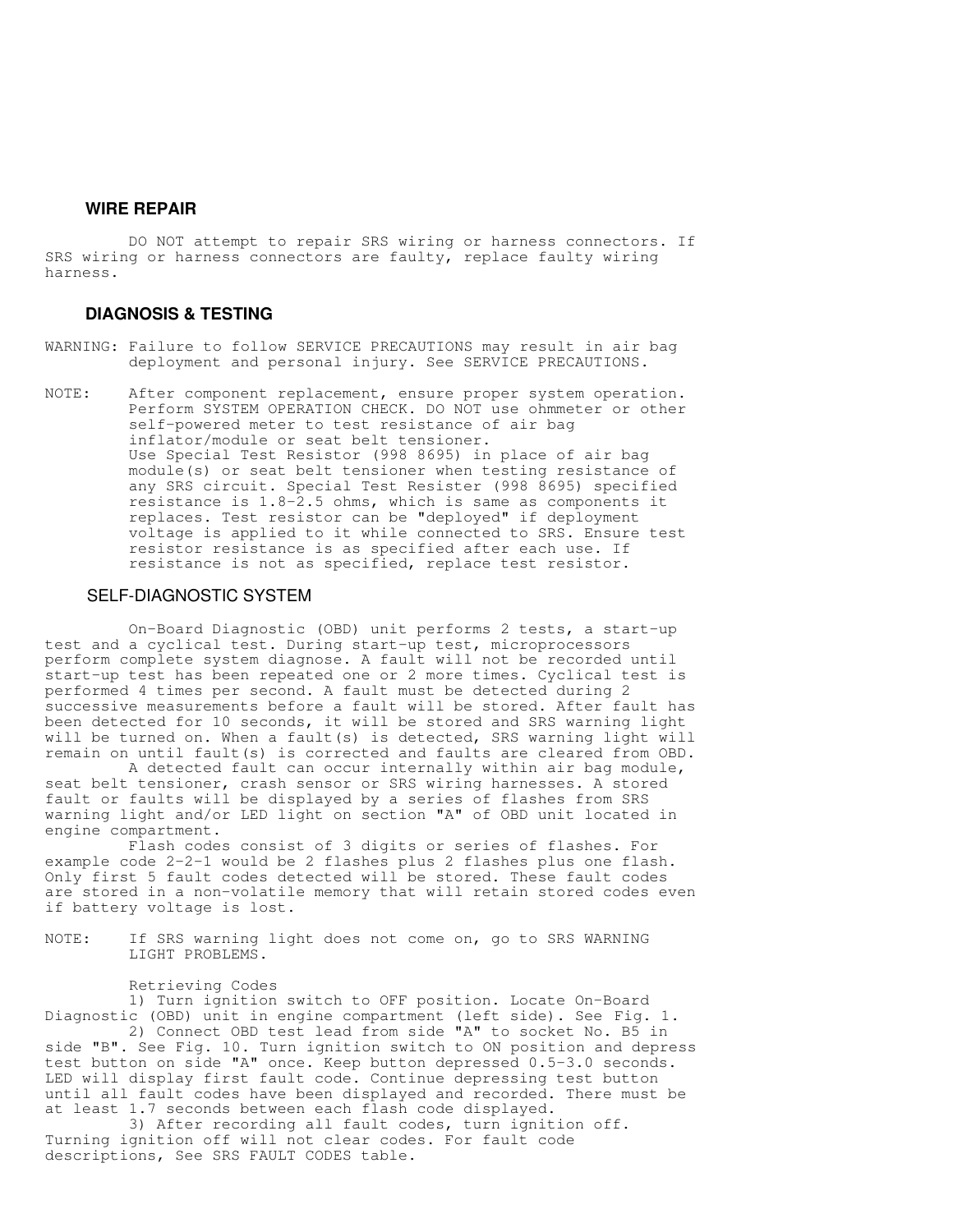

# 93D75542

Fig. 10: Identifying On-Board Diagnostic (OBD) Unit Courtesy of Volvo Cars of North America.

NOTE: Fault Code 1-1-2 indicates an interior crash sensor fault. Replace crash sensor and do not clear this code.

#### Clearing Codes

 1) All fault codes must be displayed in order at least once before they can be cleared. Display of first code displayed, a second time, indicates all codes in memory have been displayed. Fault codes must be displayed during same ignition-on period before they can be cleared.

 2) Connect OBD test lead from side "A" to socket No. B5 in side "B". See Fig. 10. Turn ignition switch to ON position, and depress test button on side "A" once. Keep button depressed for at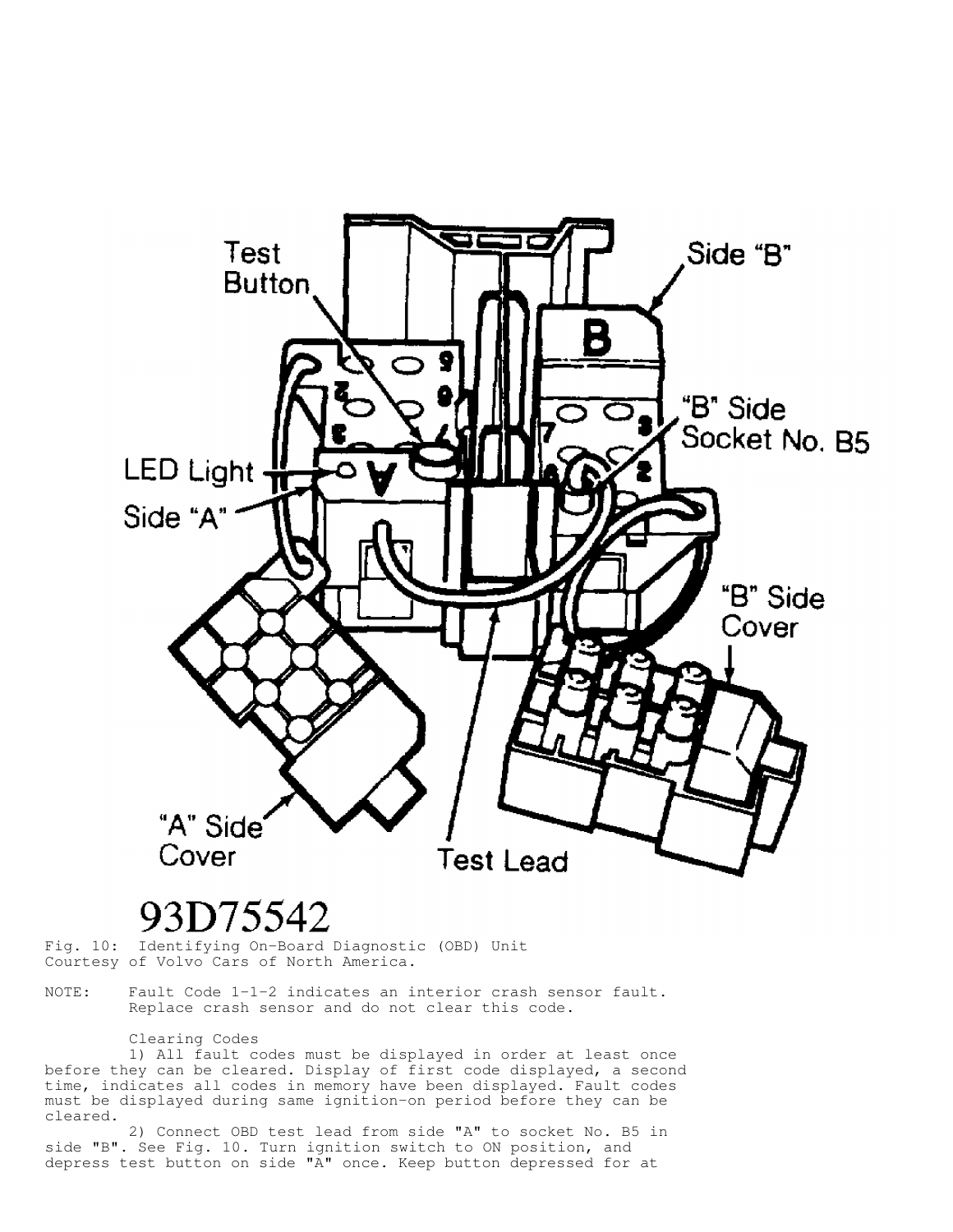least 5 seconds. Release test button and LED will come on. While LED is on, depress test button and hold it for at least 5 seconds. Fault codes are now cleared.

 3) Verify that fault codes have been cleared by repeating retrieval steps. See RETRIEVING CODES. If fault codes have been properly cleared, fault code 1-1-1 will display. If another fault code(s) is displayed, record code(s) and repeat code retrieving procedures. Record these codes and repeat clearing procedures. See step 2). If fault codes are still present, correct faults and repeat clearing code procedures. To ensure SRS fault codes are now cleared, perform SYSTEM OPERATION CHECK.

SRS FAULT CODES TABLE

| Code        | $(1)$ Fault                                   |
|-------------|-----------------------------------------------|
| $1 - 1 - 1$ | No Fault Detected                             |
| $1 - 1 - 2$ | Sensor Module Fault                           |
| $1 - 2 - 7$ | SRS Lamp, Open-Circuit Or Short-Circuit       |
| $2 - 1 - 1$ | Driver's Air Bag, Short-Circuit               |
| $2 - 1 - 2$ | Driver's Air Bag, Open-Circuit                |
| $2 - 1 - 3$ | Driver's Air Bag, Short-Circuit To Ground     |
| $2 - 1 - 4$ | Driver's Air Bag, Short-Circuit To Supply     |
| $2 - 2 - 1$ | Passenger Air Bag, Short-Circuit              |
| $2 - 2 - 2$ | Passenger Air Bag, Open-Circuit               |
| $2 - 2 - 3$ | Passenger Air Bag, Short-Circuit To Ground    |
| $2 - 2 - 4$ | Passenger Air Bag, Short-Circuit To Supply    |
| $2 - 3 - 1$ | Left Belt Tensioner, Short-Circuit            |
| $2 - 3 - 2$ | Left Belt Tensioner, Open-Circuit             |
| $2 - 3 - 3$ | Left Belt Tensioner, Short-Circuit To Ground  |
| $2 - 3 - 4$ | Left Belt Tensioner, Short-Circuit To Supply  |
| $2 - 4 - 1$ | Right Belt Tensioner, Short-Circuit           |
| $2 - 4 - 2$ | Right Belt Tensioner, Open-Circuit            |
| $2 - 4 - 3$ | Right Belt Tensioner, Short-Circuit To Ground |
| $2 - 4 - 4$ | Right Belt Tensioner, Short-Circuit To Supply |

(1) - For corrective action of faults, see FAULT CODE TESTING.

# FAULT CODE TESTING

WARNING: DO NOT use ohmmeter or other self-powered meter to test resistance of air bag module(s) or seat belt tensioners. Use Special Test Resistor (998 8695) in place of air bag module(s) or seat belt tensioners when testing continuity or resistance of any SRS circuit.

FAULT CODE 1-1-2

- \* Conditions For Fault Code Self-diagnostics has detected an internal crash sensor module fault.
- \* Fault Symptom(s) None, except for SRS warning light is on.
- \* Fault Source(s) Internal crash sensor fault.
- \* Corrective Action Replace crash sensor and ensure SRS fault codes are now cleared, perform SYSTEM OPERATION CHECK. See CRASH SENSOR & STANDBY POWER UNIT under REMOVAL & INSTALLATION.

FAULT CODE 1-2-7

 \* Conditions For Fault Code - SRS warning light is controlled by crash sensor. If SRS warning light or warning light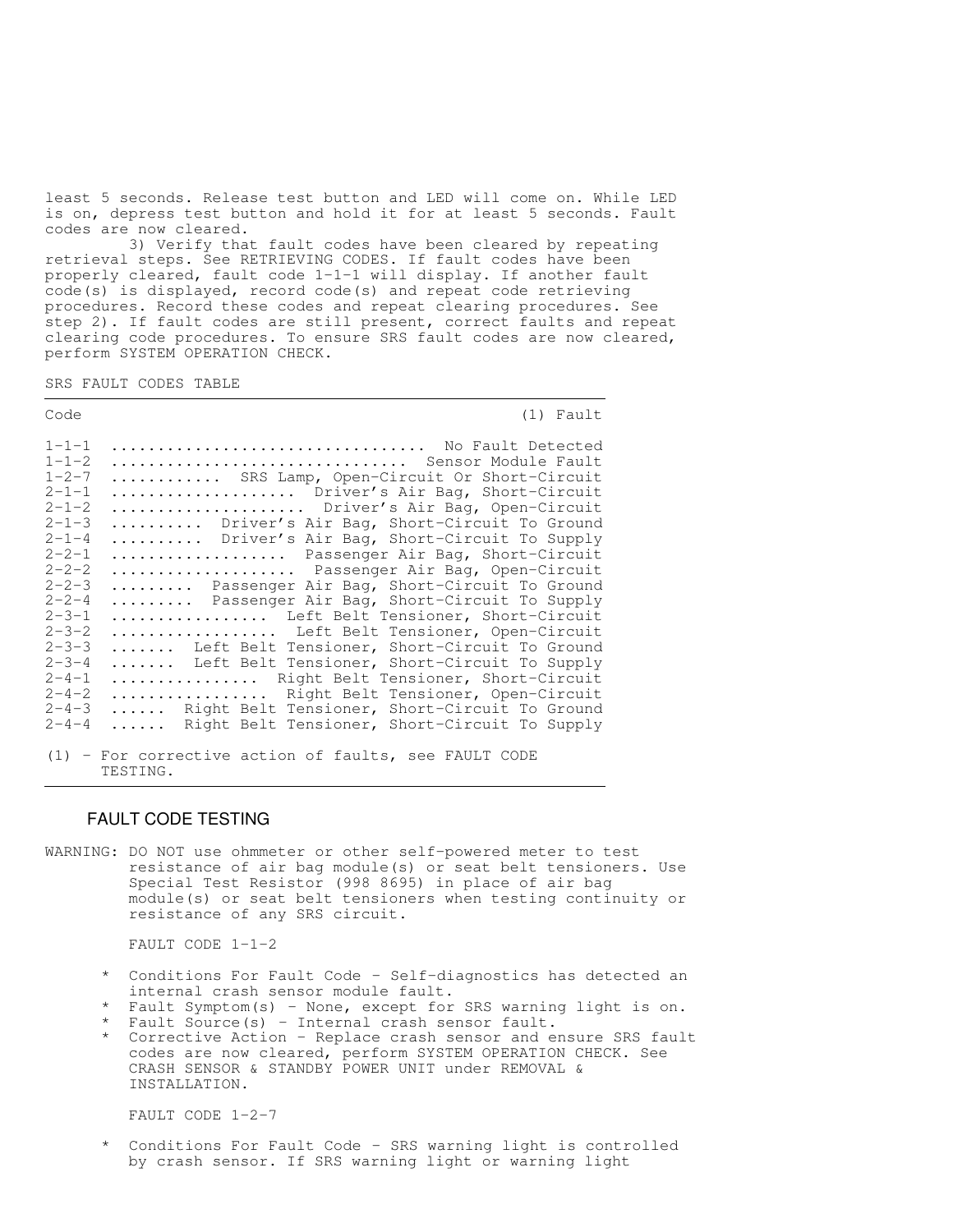circuit is defective, crash sensor can not detect it.

- Fault Symptom(s) SRS warning light is on, indicating a fault code is stored. Warning light does not come on when ignition is turned on.
- Fault Source(s) There is a short to battery voltage, short to ground or an open in Green/Brown wire between crash sensor terminal No. 1 and instrument gauge cluster indicator lights terminal B:3. See Fig. 12.
- Corrective Action : 1) Turn ignition switch to ON position. If SRS warning light comes on with other instrument gauge cluster lights, go to step 2). If SRS warning light does not come on, ensure bulb is okay. If bulb is okay, go to step 4).

 2) Turn ignition switch off. Disconnect crash sensor connector under center console. Remove instrument panel cover to gain access to combined instrument gauge cluster connector. Disconnect combined instrument gauge cluster connector. See AIR BAG MODULE under REMOVAL & INSTALLATION. Measure resistance in Green/Brown wire between crash sensor connector terminal No. 1 and instrument gauge cluster connector terminal No. B:3. See Fig. 12. Resistance should be zero ohms. If resistance is infinity, Green/Brown wire has an open.

 3) Disconnect battery positive cable. Measure resistance between instrument gauge cluster connector terminal B:3 (Green/Brown wire) and battery positive cable. See Fig. 12. If resistance is infinity, measure resistance between crash sensor terminal No. 1 (Green/Brown wire) and battery positive cable. See Fig. 11. Resistance should be infinity. If either measured resistance is zero ohms, short to battery voltage exists. Repair Green/Brown wire circuit. Clear fault codes and perform SYSTEM OPERATION CHECK to verify repair and recheck for fault codes.

 4) Turn ignition switch off. Disconnect crash sensor connector under center console. Remove instrument panel cover to gain access to combined instrument gauge cluster connector. Disconnect combined instrument gauge cluster connector. See AIR BAG MODULE under REMOVAL & INSTALLATION. Measure resistance between instrument gauge cluster connector terminal No. B:3 (Green/Brown wire) and ground. See Fig. 12.

 5) If resistance is infinity, measure resistance between crash sensor terminal No. 1 (Green/Brown wire) and ground. Resistance should be infinity. If either measured resistance is zero ohms,

there is a short to ground. Repair Green/Brown wire circuit. 6) Clear fault codes and perform SYSTEM OPERATION CHECK to verify repair and recheck for fault codes. If fault code does not clear, replace crash sensor. Clear fault codes and perform SYSTEM OPERATION CHECK to verify repair and recheck for fault codes.

 7) If fault code again does not clear, inspect instrument gauge cluster circuit board and replace if defective. Clear fault codes. Perform SYSTEM OPERATION CHECK to verify repair. Recheck for fault codes.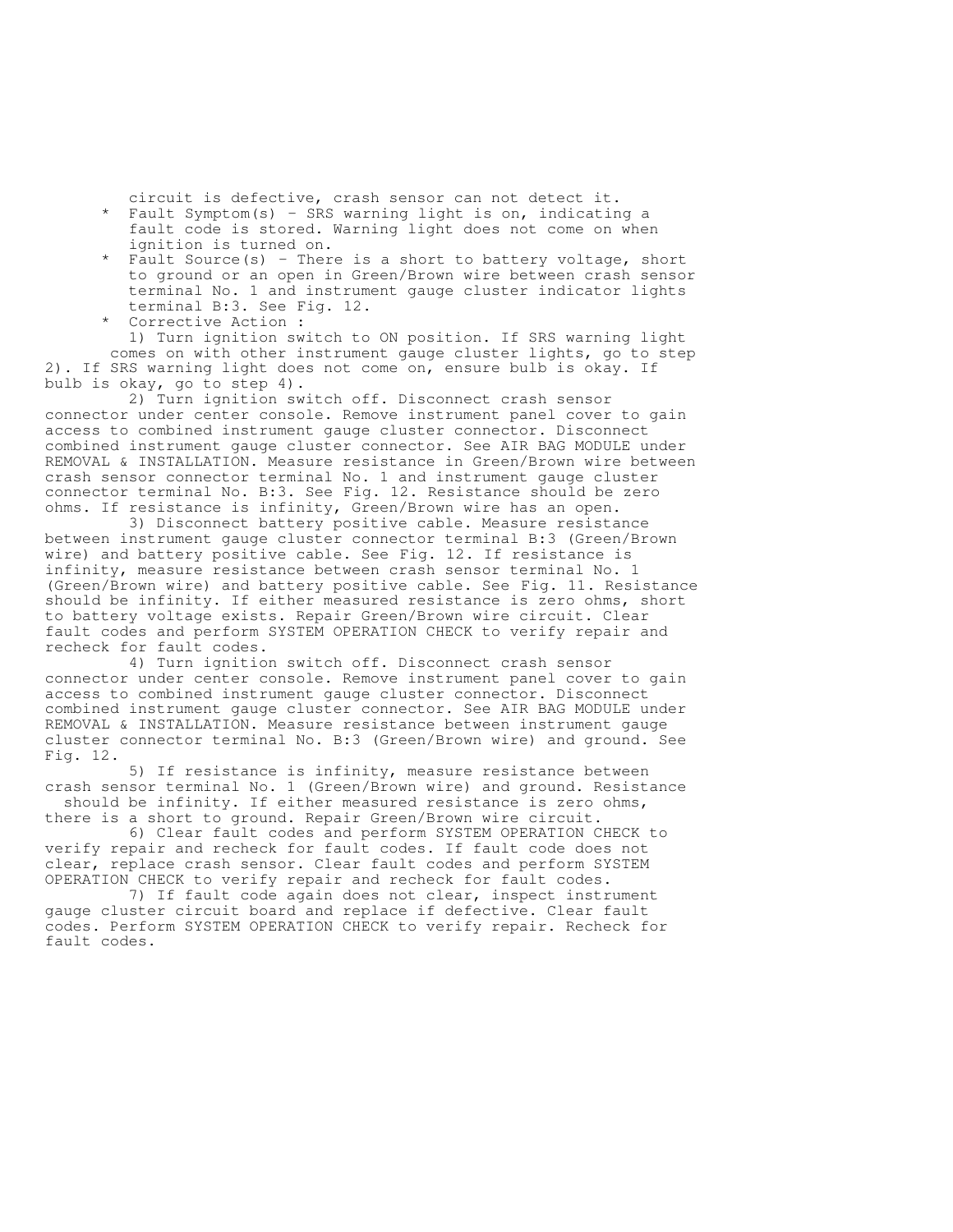

Fig. 11: Identifying Crash Sensor Connector Terminals Courtesy of Volvo Cars of North America.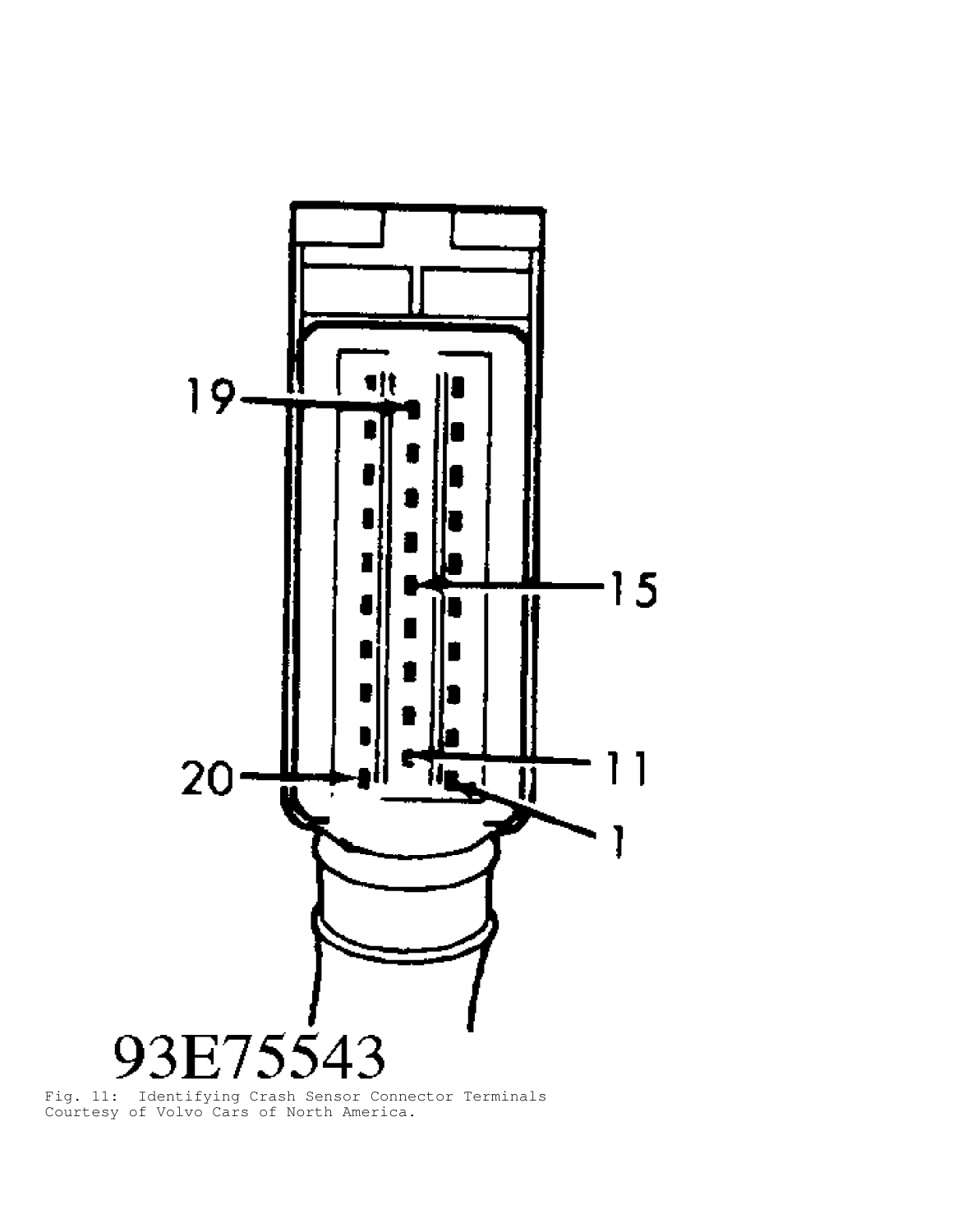

93F75544

Fig. 12: Identifying Instrument Gauge Cluster Terminals Courtesy of Volvo Cars of North America.

WARNING: DO NOT attempt to measure resistance in any SRS wiring harness or circuit with air bag module(s) and seat belt tensioners connected. Do not attempt to measure resistance directly on air bag modules or seat belt tensioners. Use of an ohmmeter or other current-carrying measuring device may cause deployment of air bags and/or seat belts tensioners.

FAULT CODE 2-1-1, 2-2-1, 2-3-1 Or 2-4-1

- Conditions For Fault Code If OBD unit measures a resistance lower than is normal (1.8-2.5 ohms) for air bag igniter(s) and seat belt tensioners, a fault code will be set.
- \* Fault Symptom(s) None, except for SRS warning light is on.
- \* Fault Source(s) There is a short in SRS harness to air bag module(s) and/or seat belt tensioners, connectors or igniter (igniter resistance is to low).
	- Corrective Action:

 1) Turn ignition switch to OFF position. Disconnect battery negative cable. Disconnect connector to suspect air bag module or seat belt tensioner. Connect Special Test Resistor (998 8695). See Fig. 9. Clear fault codes. Try to retrieve fault codes. See SELF-DIAGNOSTIC SYSTEM. If fault code does not display within 15 seconds, replace suspect air bag module or belt tensioner. See REMOVAL & INSTALLATION. If fault code does display, go to next step.

 2) Disconnect test resistor and measure resistance between suspect module or tensioner connector terminals. If resistance is high (40,000 ohms), circuit is okay. If resistance is zero ohms, there is a short in circuit to module or tensioner. Inspect wiring and connectors between crash sensor and suspect module/tensioner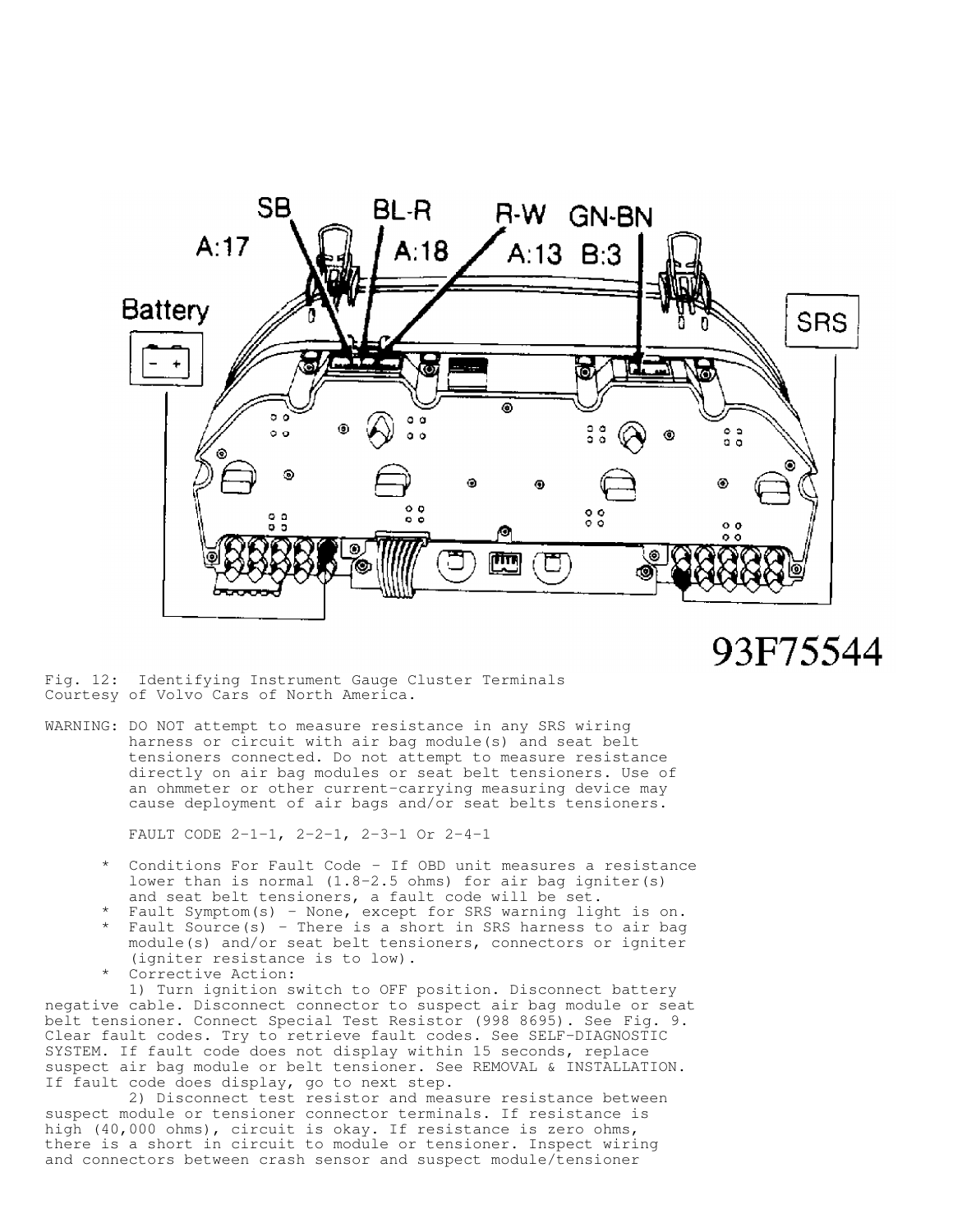and replace as necessary. If fault code 2-1-1 is displayed, also inspect contact reel for short. Ensure steering wheel module is disconnected. Clear fault codes and perform SYSTEM OPERATION CHECK to verify repair and recheck for fault codes.

FAULT CODE 2-1-2, 2-2-2, 2-3-2, Or 2-4-2

- Conditions For Fault Code If OBD unit measures a resistance higher than is normal  $(1.8-2.5)$  ohms) for air bag igniter(s) and seat belt tensioners, a fault code will be set.
- \* Fault Symptom(s) None, except for SRS warning light is on. \* Fault Source(s) - There is an open in SRS harness, connector
	- or air bag module or seat belt tensioner.
	- Corrective Action:

 1) Turn ignition off. Disconnect battery negative cable. Disconnect connector to suspect air bag module or seat belt tensioner. Connect Special Test Resistor (998 8695). See Fig. 9. Clear fault codes and try to retrieve fault codes. See SELF-DIAGNOSTIC SYSTEM. If fault code does not display within 15 seconds, replace suspect air bag module or belt tensioner. See REMOVAL & INSTALLATION. If fault code does display, go to next step.

 2) Carefully measure resistance between suspect module/tensioner connector and corresponding terminal in crash sensor connector. See WIRING DIAGRAMS. Resistance should be zero ohms. If resistance is infinity, there is an open in wiring harness. Inspect wiring and connectors between crash sensor and suspect module/tensioner and replace as necessary. If fault code 2-1-2 is displayed, also check contact reel for short. Ensure steering wheel module is disconnected. Clear fault codes and perform SYSTEM OPERATION CHECK to verify repair and recheck for fault codes.

FAULT CODE 2-1-3, 2-2-3, 2-3-3, Or 2-4-3

- \* Conditions For Fault Code Fault code will be stored if a short to ground is detected.
- Fault Symptom(s) None, except for SRS warning light is on.
- \* Fault Source(s) Short to ground exists in wiring harness, connectors, module or tensioners.
- Corrective Action:

 1) Turn ignition to OFF position. Disconnect suspect module/tensioner. Connect Special Test Resistor (998 8695). See

Fig. 9. Clear fault codes and try to retrieve fault codes. See SELF-DIAGNOSTIC SYSTEM. If fault code does not display within 15 seconds, replace suspect air bag module or belt tensioner. See REMOVAL & INSTALLATION. If fault code does display, go to next step.

 2) Carefully measure resistance between suspect module/tensioner connector and ground. If resistance is infinity, wiring is not shorted to ground. If resistance is zero ohms, harness is shorted to ground. Inspect wiring and connectors between crash sensor and suspect module/tensioner. If fault code 2-1-3 is displayed, also check contact reel for short. Ensure steering wheel module is disconnected. Clear fault codes and perform SYSTEM OPERATION CHECK to verify repair and recheck for fault codes.

FAULT CODE 2-1-4, 2-2-4, 2-3-4 Or 2-4-4

- Conditions For Fault Code Fault code will be stored if a short to supply is detected.
- \* Fault Symptoms None except SRS warning light is on.
- \* Fault Sources Short to supply exists in wiring harness, connectors, module or tensioners.
	- Corrective Action: 1) Turn ignition off. Disconnect battery negative cable.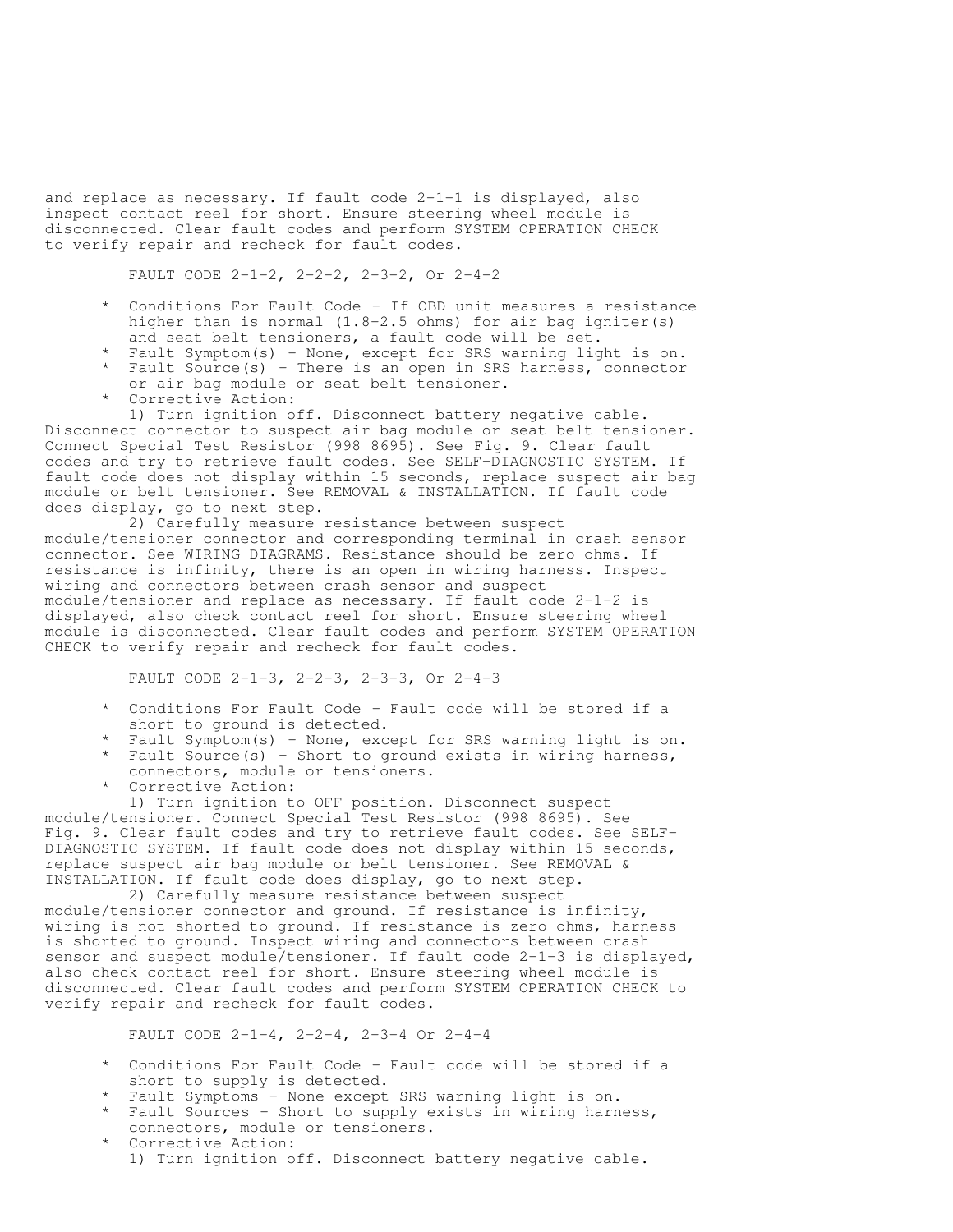Disconnect connector to suspect module/tensioner. Connect Special Test Resistor (998 8695). See Fig. 9. Clear fault codes. Try to retrieve fault codes. See SELF-DIAGNOSTIC SYSTEM. If fault code does not display within 15 seconds, replace suspect air bag module or belt tensioner. See REMOVAL & INSTALLATION. If fault code displays, go to next step.

 2) Disconnect battery positive cable. Connect ohmmeter between suspect module/tensioner connector terminals (one at a time) and battery positive cable. When connecting battery, turn ignition switch to ON position. As ignition is turned on, measure resistance. If resistance is infinity, no short is present. If resistance is zero ohms, there is a short to supply.

 3) Inspect wiring and connectors between crash sensor and suspect module/tensioner. If fault code 2-1-4 is displayed, also check contact reel for short. Ensure steering wheel module is disconnected. Clear fault codes and perform SYSTEM OPERATION CHECK to verify repair and recheck for fault codes.

#### SRS WARNING LIGHT PROBLEMS

NOTE: Some faults do not set codes. These faults must be located by measurement, interpreting secondary fault codes and eliminating other faults.

SRS WARNING LIGHT WILL NOT COME ON

Conditions For Fault(s):

 1) Normally SRS warning light should come on when ignition is turned on. SRS warning light should go out after 10 seconds or when engine starts. Incorporated into the instrument gauge cluster circuit board is an indicating circuit that switches SRS warning light on and off. Voltage supplied to indicating circuit is controlled by crash sensor. When self-diagnostics are completed, crash sensor lowers supply voltage from 8.5 volts to 1.5 volts, causing SRS light to go out.

 2) At this time voltage measured at alternator terminal "D+" will be zero volts with ignition off or in position "I", .8-2 volts with ignition in position II, and greater than 8 volts when engine is running.

- Fault Symptom(s) SRS light does not come on when ignition is on, but flashes when fault codes are displayed. Fault codes can be read on OBD LED. SRS warning light does not come on.
- \* Fault Source(s) Alternator (Red wire) terminal "D+" is shorted to supply. Defective SRS light. Incorrect voltage in instrument gauge cluster. Circuit between crash sensor and instrument gauge cluster shorted to ground (this will set fault code 1-2-7; see FAULT CODE TESTING). Crash sensor SRS light output defective (this will set fault codes 1-1-2 or 1-2-7; see FAULT CODE TESTING)
- Corrective Action:

 1) Check circuit between alternator (Red wire) terminal "D+" and crash sensor connector terminal No. 19 for a short to battery voltage. Measure voltage between crash sensor connector terminal No. 19 and ground. See Fig. 11. If voltage is less than 2 volts, short does not exist. If voltage is greater than 8 volts, SRS light circuit is shorted to battery voltage. Repair as necessary, clear fault codes and perform SYSTEM OPERATION CHECK to verify repair and recheck for fault codes.

 2) If fault code 1-1-2 is displayed, replace crash sensor, see FAULT CODE TESTING. Clear fault codes and perform SYSTEM OPERATION CHECK to verify repair and recheck for fault codes. If fault code 1-2- 7 is displayed, see FAULT CODE TESTING. If fault code 1-1-1 is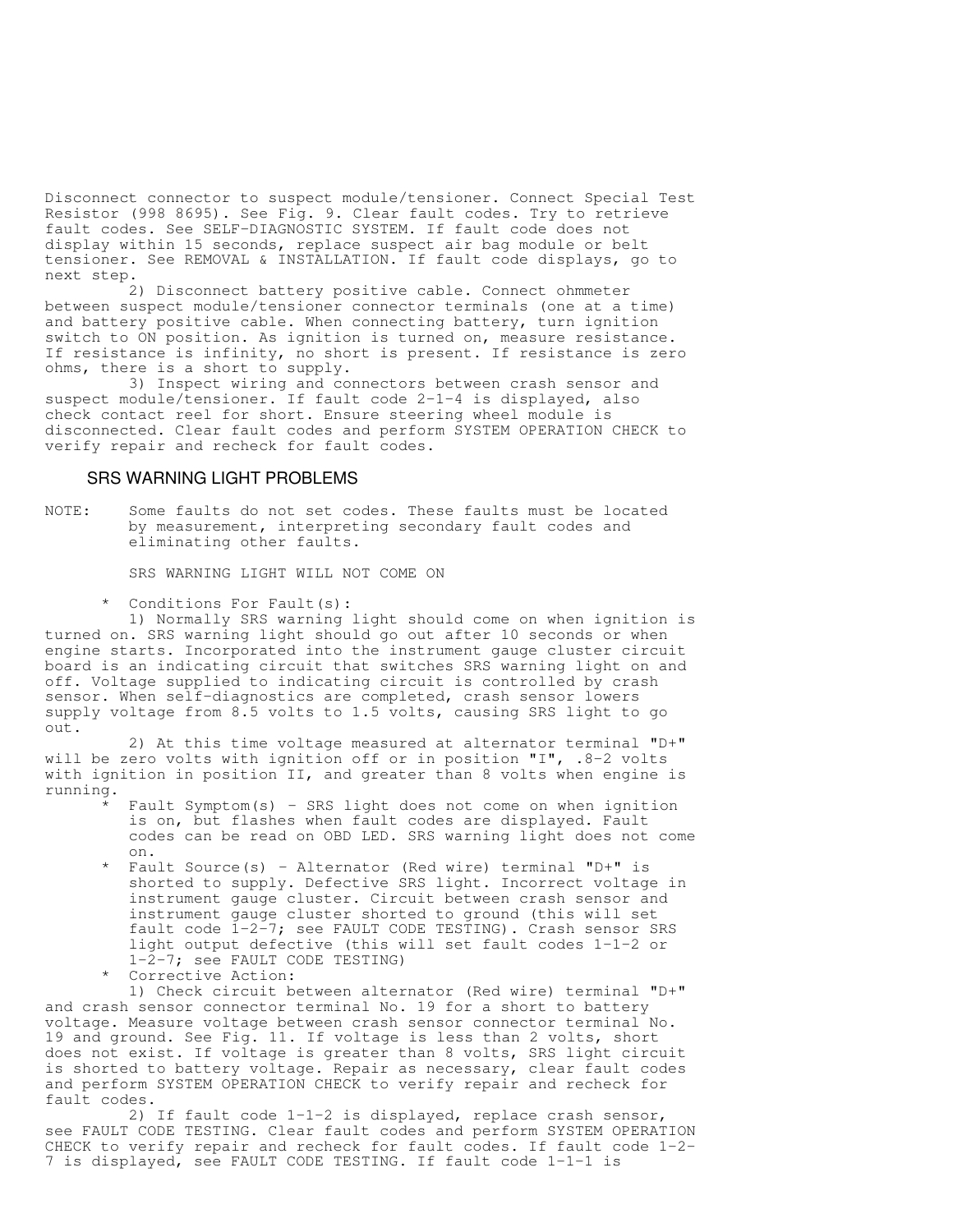displayed, remove instrument panel cover, raise instrument gauge cluster and replace SRS warning light bulb. If SRS warning light bulb still not come on, replace printed circuit board in instrument gauge cluster. Clear fault codes and perform SYSTEM OPERATION CHECK to verify repair and recheck for fault codes.

SRS WARNING LIGHT COMES ON, BUT FAULT CODE(S) DO NOT DISPLAY

- Conditions For Fault Code None.
- Fault Symptom(s) SRS warning light comes on, but only fault code 1-1-1 is displayed.
- \* Fault Source(s) Open or short to ground in circuit between alternator terminal "D+" and crash sensor terminal No. 19. High/low supply voltage. Instrument gauge cluster fault. Open in circuit between crash sensor and instrument gauge cluster.
	- Corrective Action: 1) Disconnect crash sensor connector. Start engine. Check

circuit from alternator terminal "D+" to terminal No. 19 at crash sensor for an open or short. See Fig. 11. Ensure voltage is greater than 8 volts. If voltage is less than 8 volts, repair short or open in circuit. If voltage is greater than 8 volts, go to next step.

 2) Start engine and measure voltage at terminal No. 15 of crash sensor connector. See Fig. 11. If voltage is greater than 9 volts, go to next step. If voltage is less than 9 volts, replace SRS warning light circuit in instrument gauge cluster. If voltage does not increase to greater than 9 volts after circuit replacement, replace crash sensor.

 3) After repairs and/or component replacement, clear fault codes and perform SYSTEM OPERATION CHECK to verify repair and recheck for fault codes.

### ON-BOARD DIAGNOSTIC UNIT PROBLEMS

LED DOES NOT COME ON

- \* Conditions For Fault Code None.
- \* Fault Symptom(s) LED on diagnostic unit does not come on. \* Fault Source(s) - Defective LED. No power supply to
- diagnostic unit. Diagnostic unit not grounded. Corrective Action:

 1) Connect test lead from diagnostic unit side "A" to side "B" socket No. 5. See Fig. 10. Turn ignition switch to ON position. When test button on side "A" is depressed, LED should come on. If LED does not come on, go to next step and check power supply.

 2) Turn ignition switch to ON position. Disconnect connector from underside of diagnostic unit side "A". Measure voltage between socket No. 4 and ground. If battery voltage is present, go to next step and check ground connection. If battery voltage is not present, check fuse No. 33 and associated wiring for an open.

 3) Turn ignition switch to OFF position. With diagnostic unit side "A" connector disconnected, measure resistance between socket No. 8 and ground. If resistance is zero ohms, replace diagnostic unit and repeat test. If resistance is greater than zero ohms, inspect ground terminal and circuit for an open.

LED COMES ON, BUT NO CODES ARE DISPLAYED

- Conditions For Fault Code Fault code  $1-1-1$  does not display indicating that no fault has been detected.
- Fault Symptom(s) None.
- Fault Source(s) Open or short between diagnostic unit test lead and crash sensor connector terminal No. 29. See Fig. 11. Crash sensor internal fault.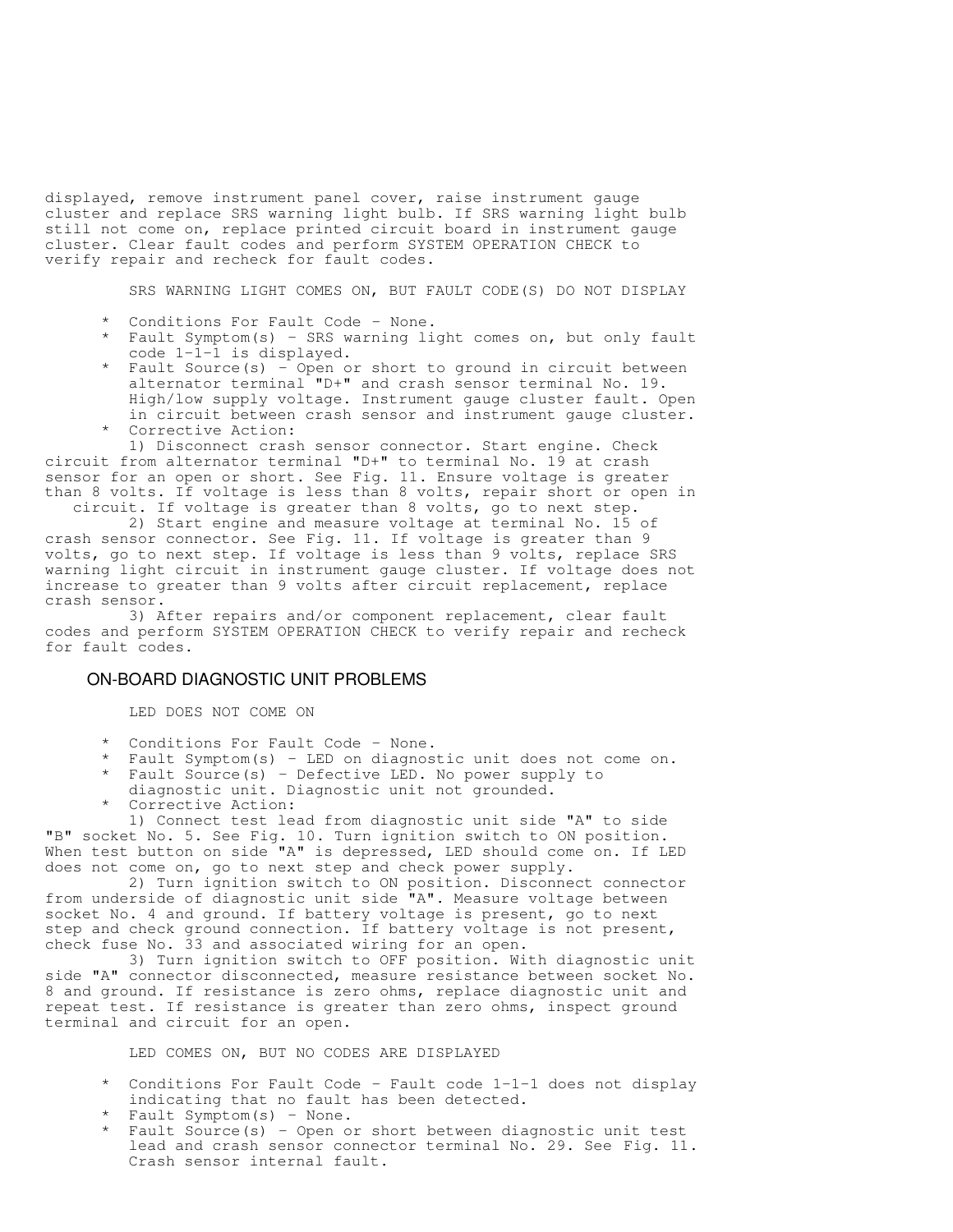#### \* Corrective Action:

 Turn ignition switch to ON position. Disconnect diagnostic unit test lead from side "B" socket No. 5. See Fig. 10. Measure voltage between socket No. 5 and ground. If voltage is approximately10 volts, replace diagnostic unit. If voltage is not approximately 10 volts, inspect circuit between crash sensor connector No. 29 and diagnostic unit side "B" socket No. 5 for an open or short to ground.

# **TORQUE SPECIFICATIONS**

TORQUE SPECIFICATIONS TABLE

| Application                                                                                                        | $Ft$ . Lbs. $(N.m)$                      |
|--------------------------------------------------------------------------------------------------------------------|------------------------------------------|
| Seat Rail-To-Floor Bolts<br>Seat Belt Tensioner Mounting Bolts<br>Seat Rails-To-Floor Bolts<br>Steering Wheel Bolt | 35 (48)<br>35 (48)<br>35 (48)<br>24 (33) |
|                                                                                                                    | INCH $Lbs.$ $(N.m)$                      |
| Driver-Side Air Bag Module<br>Crash Sensor Bracket Bolts<br>Knee Bolster Bolts<br>Passenger-Side Air Bag Module    | 89 (10)<br>96 (11)<br>62 (7)             |
| Hexagon Nuts<br>Torx Screws                                                                                        | 53 (6)<br>27(3)                          |

# **POST-COLLISION AIR BAG SAFETY INSPECTION**

POST-COLLISION AIR BAG SAFETY INSPECTION TABLE

| Replace After Deployment                                                          | $\star$<br>Air Bag Module(s)<br>$\star$<br>Contact Reel<br>$\star$<br>Initiation Wiring To Passenger<br>Module<br>$\star$<br>Seat Belt Units<br>$\star$<br>Sensor Module (1)<br>$\star$<br>Steering Wheel<br>$\star$<br>SIPS (Sensor Module, Ignition<br>Circuit & Bag Module) |
|-----------------------------------------------------------------------------------|--------------------------------------------------------------------------------------------------------------------------------------------------------------------------------------------------------------------------------------------------------------------------------|
| Inspect & If Damaged,<br>Replace Component<br>(Even If Air Bag Did<br>Not Deploy) | Dashboard & Frame<br>$\star$<br>$\star$<br>Dashboard Speakers<br>Knee Bolsters & Brackets<br>$\star$<br>$\star$<br>Panels Under Dashboard<br>$\star$<br>Windshield & Moulding                                                                                                  |
| Comments                                                                          | DO NOT attempt SRS wiring repairs.<br>$\star$<br>Visually inspect SIPS & seats in<br>$\star$<br>event of minor collisions without<br>deployment.                                                                                                                               |
|                                                                                   | $(1)$ - Replace if fault code cannot<br>be erased or if there is<br>damage in the area of the<br>Sensor Module.                                                                                                                                                                |